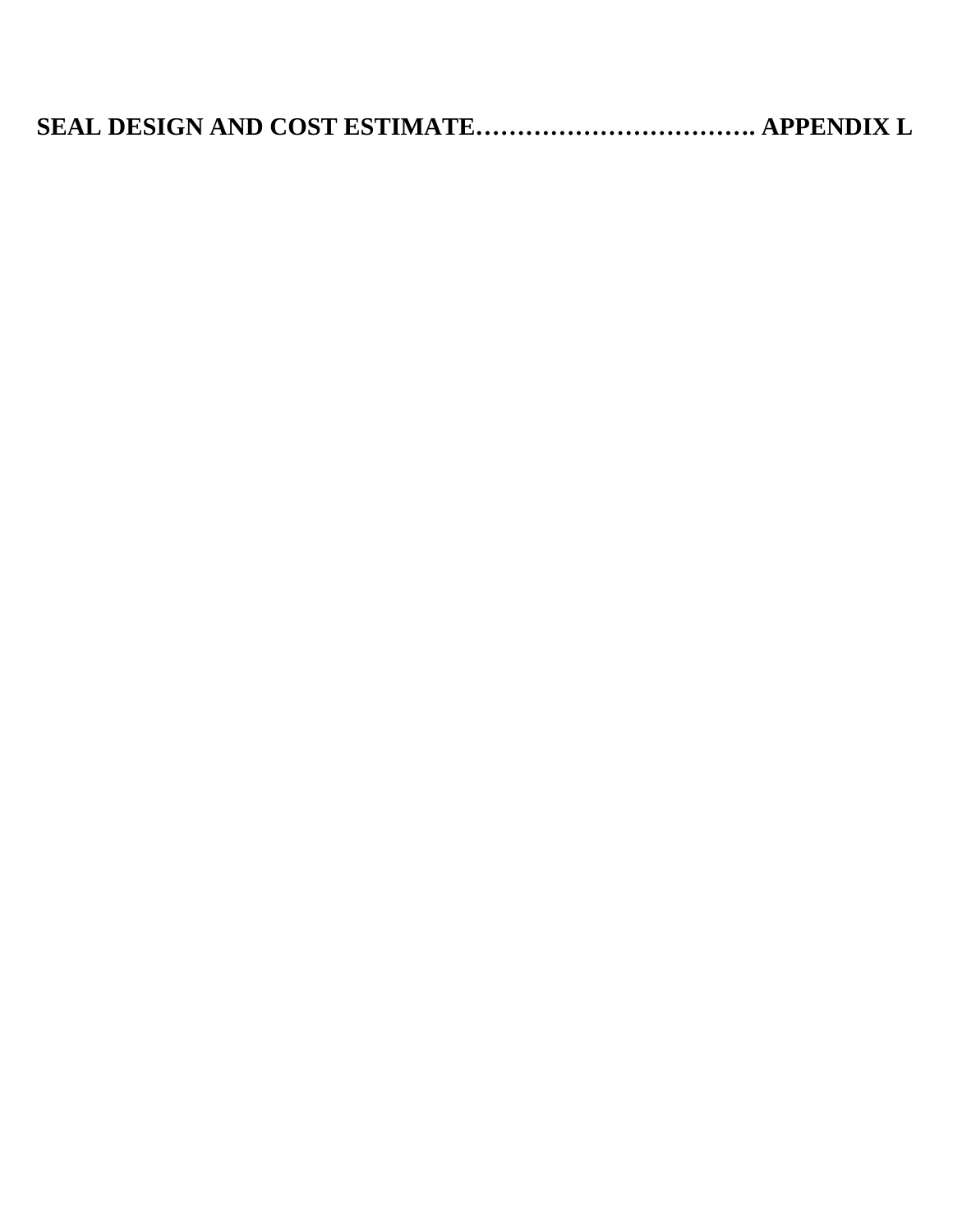## **SEAL DESIGN AND COST ESTIMATE**

## Whirlwind Hydrogeologic Setting

Based on exploration drilling completed in 2007 and inspection of the Whirlwind decline, two schematic cross sections of the local lithology were developed. Figure L1 shows the location of the two cross sections. Figure L2 presents a northwest to southeast cross section (A-A') from four exploration drill holes to the lower level of the Whirlwind decline while Figure L3 shows a northeast to southwest cross section through the center of the decline. Known contacts are shown with a solid line while inferred contacts are shown with a dashed line.

As shown on Figure L3, the decline for the Whirlwind Mine descends for 3,200 feet at a 6 percent grade through the Brushy Basin formation to the Salt Wash formation. The Brushy Basin formation consists of about 400 feet of low-permeable mudstones containing only a few sandstone lenses that are from 10 to 40 feet in thickness (see Figure L2). Limited volumes of unconfined, perched water are found in the lower portions of some of these sandstone lenses. The sandstone lenses were formed by fluvial processes, are lenticular in shape, and may not be continuous across the mesa. The recharge areas for these sandstone lenses are limited to short, steep outcrops on the southwest (i.e., updip) side of the mesa. The thick mudstone sequences prevent recharge from entering the sandstone lenses from above.

Near the bottom of the Whirlwind decline, a sand lens within the Lower Brushy Basin is weeping ground water, which then flows down the decline into the mine workings. This lens historically made about 5 gpm, according to the records kept by the former operator. It currently makes about 1.5 gpm. As shown on the lower right-hand side of Figure L2, the lower sandstone lens of the Brushy Basin is very thin with numerous shale/mudstone partings where it intersects the Whirlwind decline. It does not appear that this lens, which is making water, continues much further to the southeast.

## Whirlwind Bulkhead

At the time of closure, a bulkhead will be installed below the seepage in the decline to prevent this water from entering the mine. The water seeping into the decline is from an unconfined perched aquifer and will backup behind the bulkhead only to the point where the water is entering the decline. Water quality within this pool is expected to remain relatively stable because it will not be in contact with the mineralized zone of the Salt Wash. Although it is probably impossible to completely eliminate ground water inflow into the mine, it does appear that the inflows can be reduced to levels more consistent with what may have existed prior to historic mining operations in the area.

The Whirlwind Decline was carefully evaluated to find a competent sandstone that is located below the entrance point of the water in the decline but before the start of the mineralized zone of the Salt Wash Formation, where the uranium ore is found. This evaluation was performed by Dick White, certified geologist for Energy Fuels. A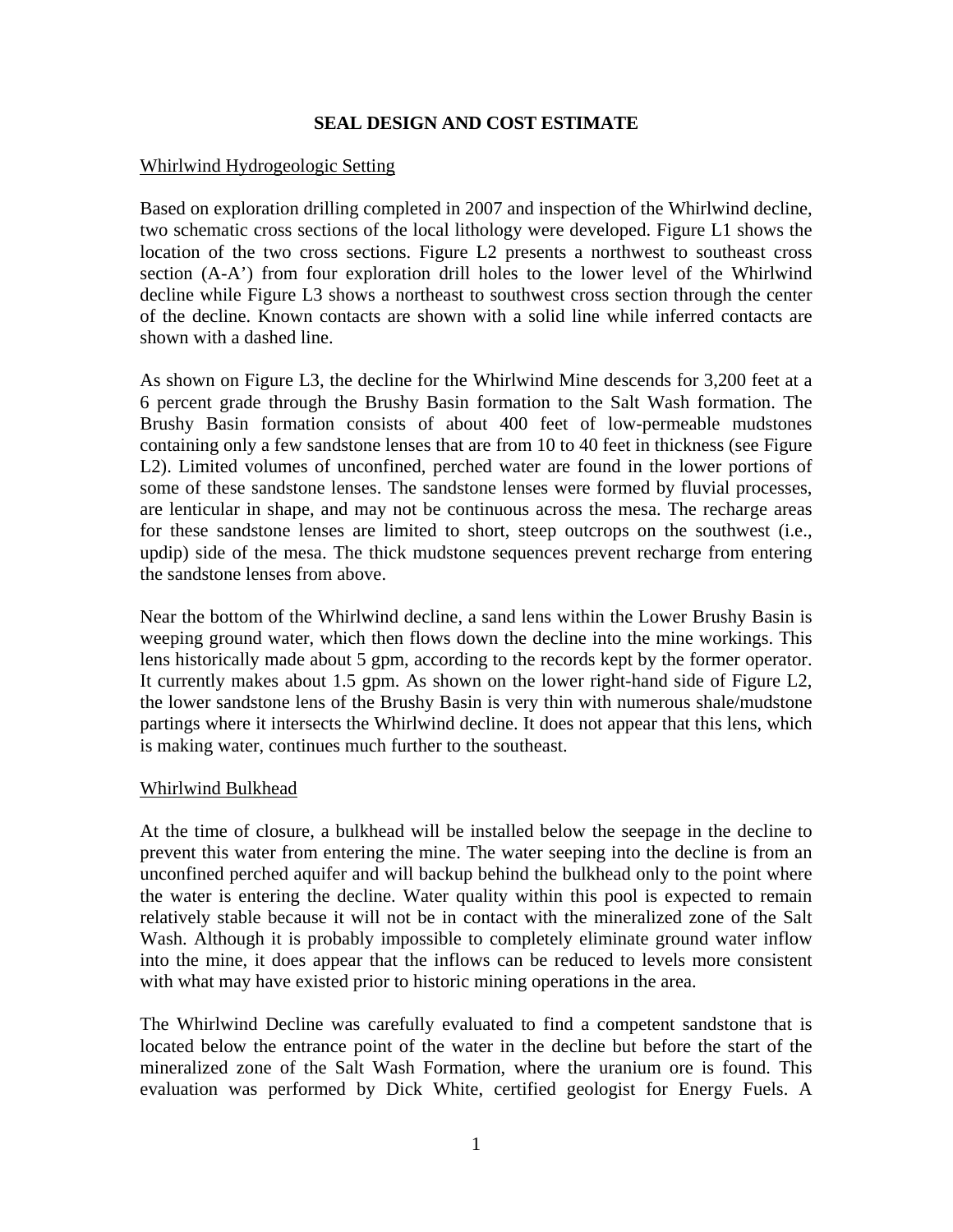competent sandstone zone was found in a non-mineralized area at the very top of the Salt Wash Formation. This proposed seal location is shown on Figure L3. The sandstone is fine-grained, non-mineralized, and there are no observed bedding planes or fractures in this sandstone that could serve as conduits. As is seen in Figure L3, the estimated vertical distance from the seal location to the water entrance point is 23 feet. Figure L4 shows a conceptual layout of the 1.6-foot thick bulkhead, including forms, timber, piping, and the surrounding rock.

The sandstone was sampled and laboratory tests were conducted for compressive strength and hydraulic conductivity. These test results are presented in Attachment A. The compressive strength was found to be 8,490 pounds per square inch (psi). This is about twice the compressive strength of cured, high-quality concrete and more than adequate for the seal installation. The tested hydraulic conductivity of a 3-inch diameter coring of the sandstone was 2.5 x  $10^{-2}$  m/d (equivalent to 2.9 x  $10^{-5}$  cm/s). A long-term test of a larger 8-inch core resulted in a calculated hydraulic conductivity of 1.5 X  $10^{-3}$  m/d (equivalent to 1.7 x  $10^{-6}$  cm/s). Although not completely impermeable, it is within the range of an aquiclude. The plan for the seal is to employ low-pressure grouting of the surrounding sandstone to ensure that water does not bypass the seal.

Mr. White also inspected the updip extent of the sandstone lens from which the ground water is seeping to determine the maximum elevation of the water pool that would be created by the seal. He concluded that if the sandstone lens were completely saturated, the expected water level above the seal would be no more than 15 vertical feet above the current high-water entrance point. Because the seal will be located about 23 vertical feet below the current entrance point, the total estimated head on the seal will be no more than 38 feet. Using the Einarson and Abel (1990) template, this would result in a theoretical seal concrete thickness of 0.40 feet. Because a seal of this thickness would be difficult to adequately anchor in the surrounding sandstone, Energy Fuels commits to using a seal thickness of 1.6 feet. This seal would be capable of handling 147 feet of head, which is very conservative for this site-specific application.

The seal will be approximately 380 feet downdip (at a 6% grade) of the current ground water inflow into the decline. As discussed above, after sealing the water levels could potentially increase by a maximum of approximately 15 vertical feet above the current high-water inflow point. This is equivalent to an additional 250 feet of flooded drift or about 630 feet of total drift that is partially or totally under water. Given that the drift has nominal dimensions of 9 feet by 12 feet and assuming the current inflow rate of 1.5 gpm will continue over time, the expected time for the pool to form and equilibrate is about six to nine months. The pool is not expected to migrate because it will be contained within low-permeable Brushy Basin mudstones and shales. A schedule for taking water level measurements and water quality samples will be proposed to DRMS and the BLM prior to sealing based on the inflow rates measured at that time. Once the pool reaches equilibrium, the portal will be backfilled and reclamation of the site can be completed.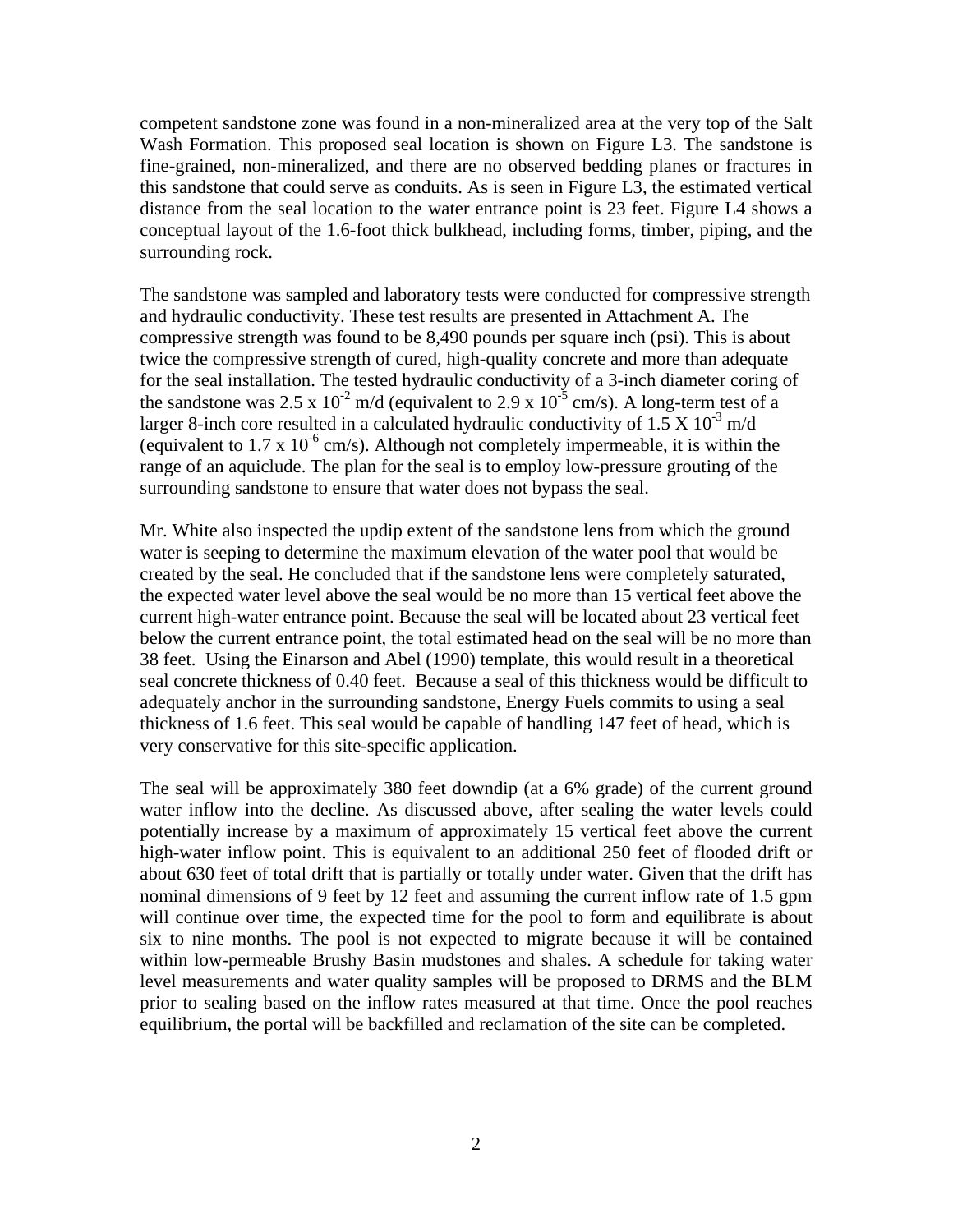## Packrat Contingency Seal

The mine and reclamation plan calls for plugging the flows from the 10-Straight Shaft (3 gpm when last measured in 1994) and any historic drill holes with measurable flows. The 60-inch vent shaft that previously produced 0.4 gpm was backfilled by Umetco at the time of closure. The only other known significant source of ground water inflow is the water flowing into the Whirlwind Decline, which will be sealed off from the mine workings as discussed above.

Energy Fuels believes that the evidence shows that there will be no water discharge from the Packrat Mine after mine closure. There has not been a discharge for many years from the Packrat Mine and Energy Fuels will be plugging the pre-existing shaft and drill holes that likely contribute most of the water currently present within the mine. Furthermore, any new vent shafts and exploration holes will be sealed/plugged to prevent migration of ground water from the upper water-bearing zones.

Energy Fuels has agreed, however, to bond for a contingency seal in the Packrat Mine in the event that an area of the mine is opened where ground water inflow from above cannot be controlled with packers, grouting, or other less-costly measures. This seal would be placed as close as possible to the source of ground water to reduce the head requirement for the seal and to minimize the volume of water sealed within the Salt Wash sandstone.

According to the evaluation performed by the DRMS using the Einarson and Abel (1990) template for bulk seal design, a concrete bulkhead seal of 1.6 feet can withstand a minimum head of 147 feet. This seal would be placed using low-pressure grout within the sandstone of the Salt Wash Formation. The Salt Wash sandstone is a competent rock with low hydraulic conductivity and high compressive strength (see Attachment A). Since the seal will be placed close to the source, Energy Fuels believes that the maximum head on the seal would be no greater than 147 feet; therefore, the contingency seal cost estimate has been based on a seal thickness of 1.6 feet.

## Bulkhead Costs

The cost estimates for constructing the Whirlwind seal and the Packrat contingency seal are presented in Attachments B and C, respectively. The costs are very similar, as both seals would be 1.6 feet thick and constructed in the same manner. An additional cost for a coffer dam and extra piping is included for the contingency seal since it will be assumed that water may be flowing toward the seal from the updip mine workings.

Cost estimation for the Whirlwind seal and Packrat contingency seal are based on the Asbuilt Report for the Terry Tunnel Bulkhead. The Terry Tunnel Bulkhead was installed at the Sunnyside Mine in Silverton, CO and the DRMS considers this design to be satisfactory. This seal cost estimates provided in both Attachments B and C take into account the following differences between the Terry Tunnel Bulkhead and the proposed bulkheads for the Whirlwind Mine.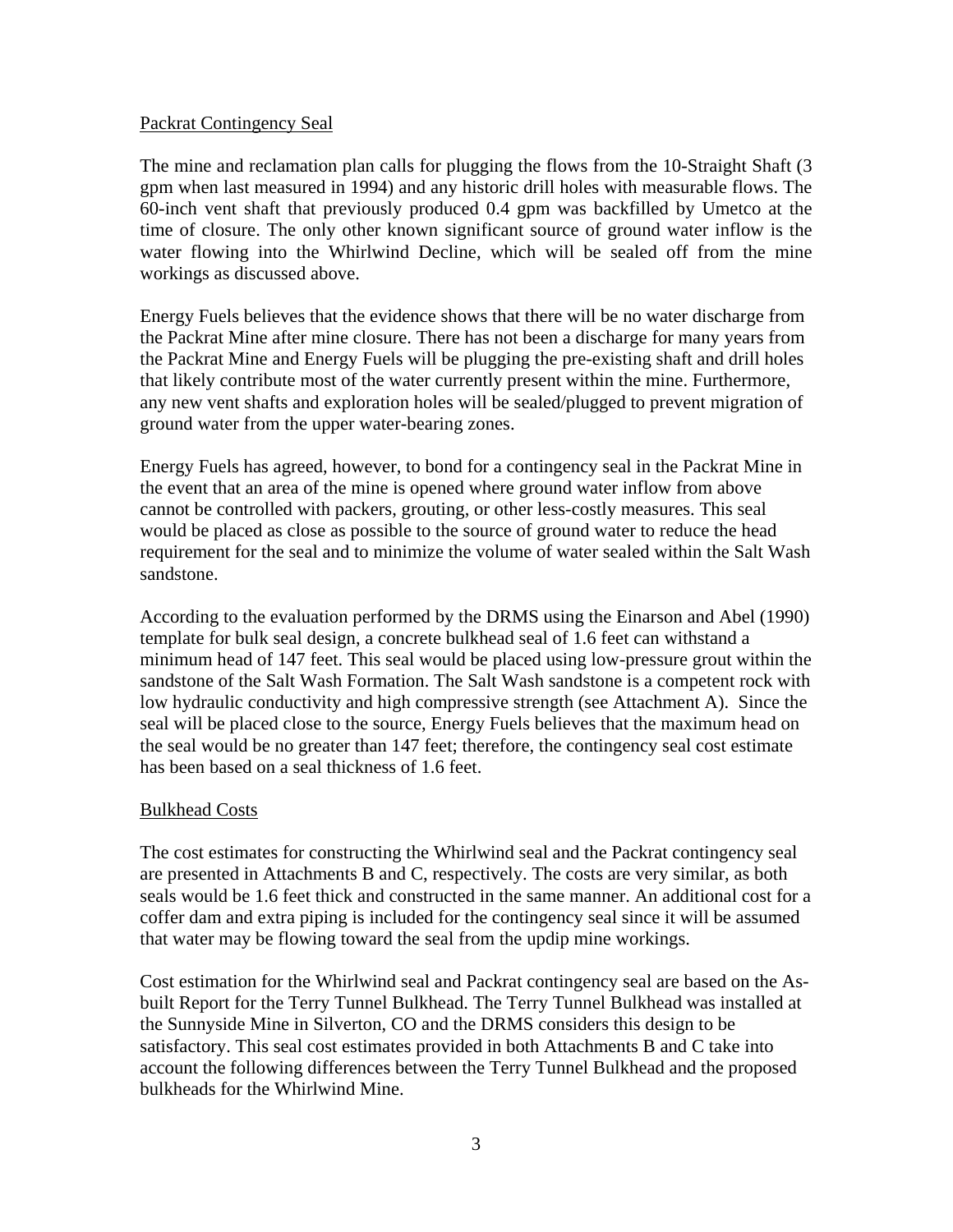- Labor costs have increased over time. A list of the current labor costs for Energy Fuels is presented in Attachment C.
- The dimensions of the bulkheads (perimeter area, perimeter length, cross sectional area, volume).
- The distance to the bulkheads from the portal affects the productivity during construction and therefore affecting the cost of construction.
- The costs of materials have gone up since the Terry Tunnel was constructed in 1996 although fewer materials are needed.
- The Terry Tunnel had a significant amount of flowing water that had to be dealt with during the seal installation. The Whirlwind seal does not have that problem. This reduces the amount of pumping that will be needed and removes the need for a bypass pipe during construction.
- The Terry Tunnel was designed for 347 feet of head and the Whirlwind bulkhead is designed for 38 feet (although the actual design would handle 147 feet).
- A smaller bulkhead needs fewer materials and less labor to build. It also requires less engineering, auxiliary equipment, bracing, timber, etc.
- Energy Fuels believes the seal can be formed and poured in 2 weeks, which is about half the time required for the Terry Tunnel.
- A number of other minor items described in the cost estimates.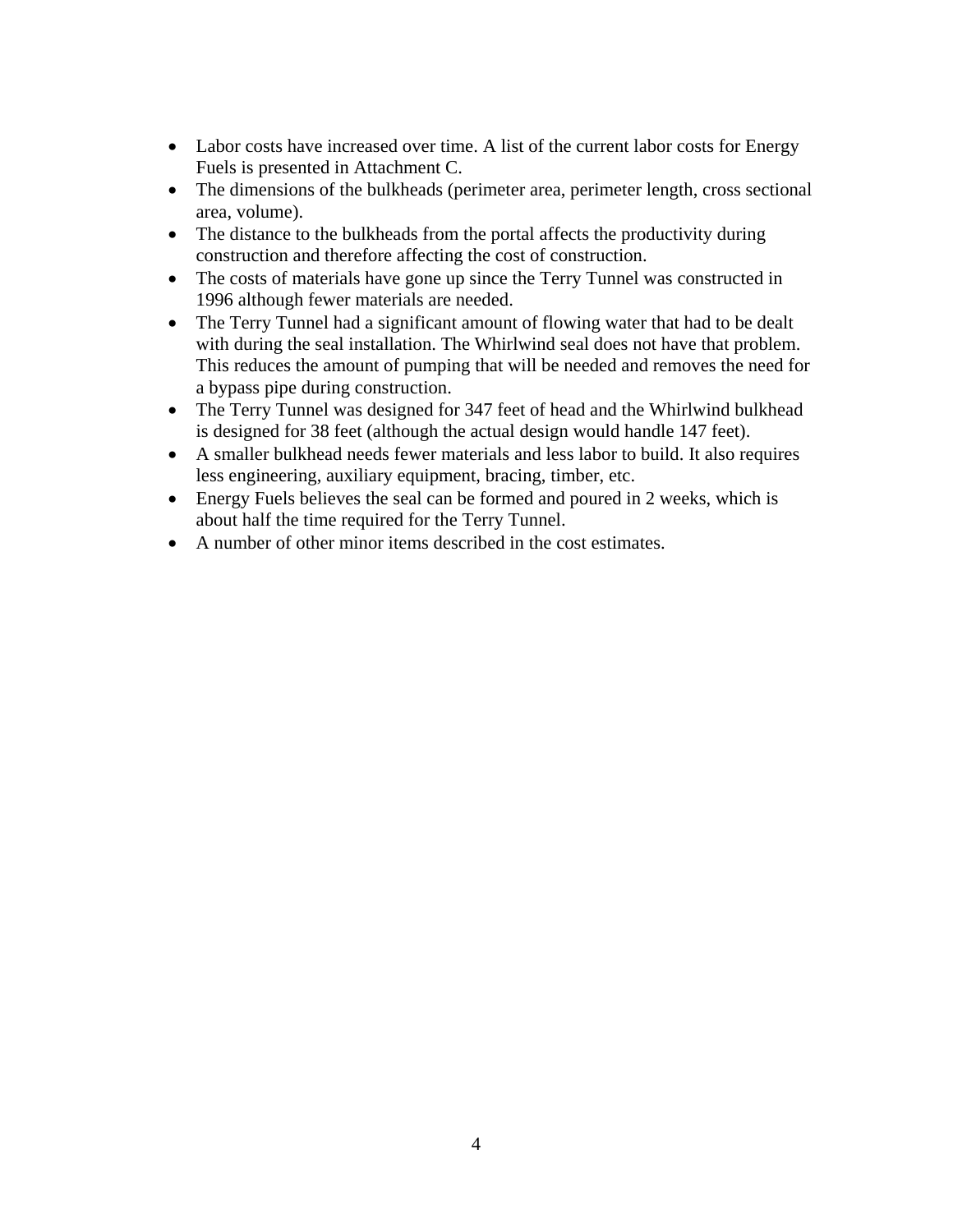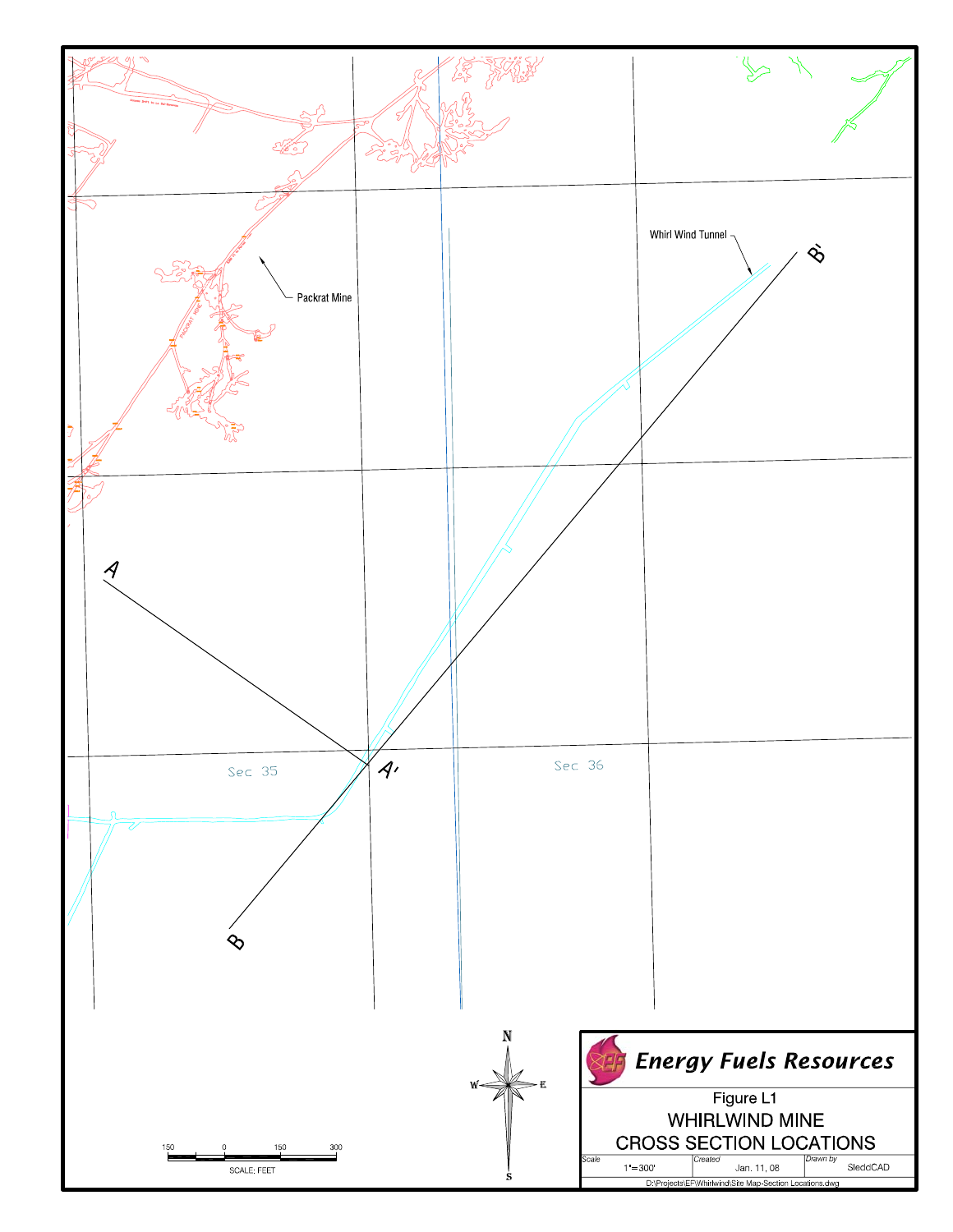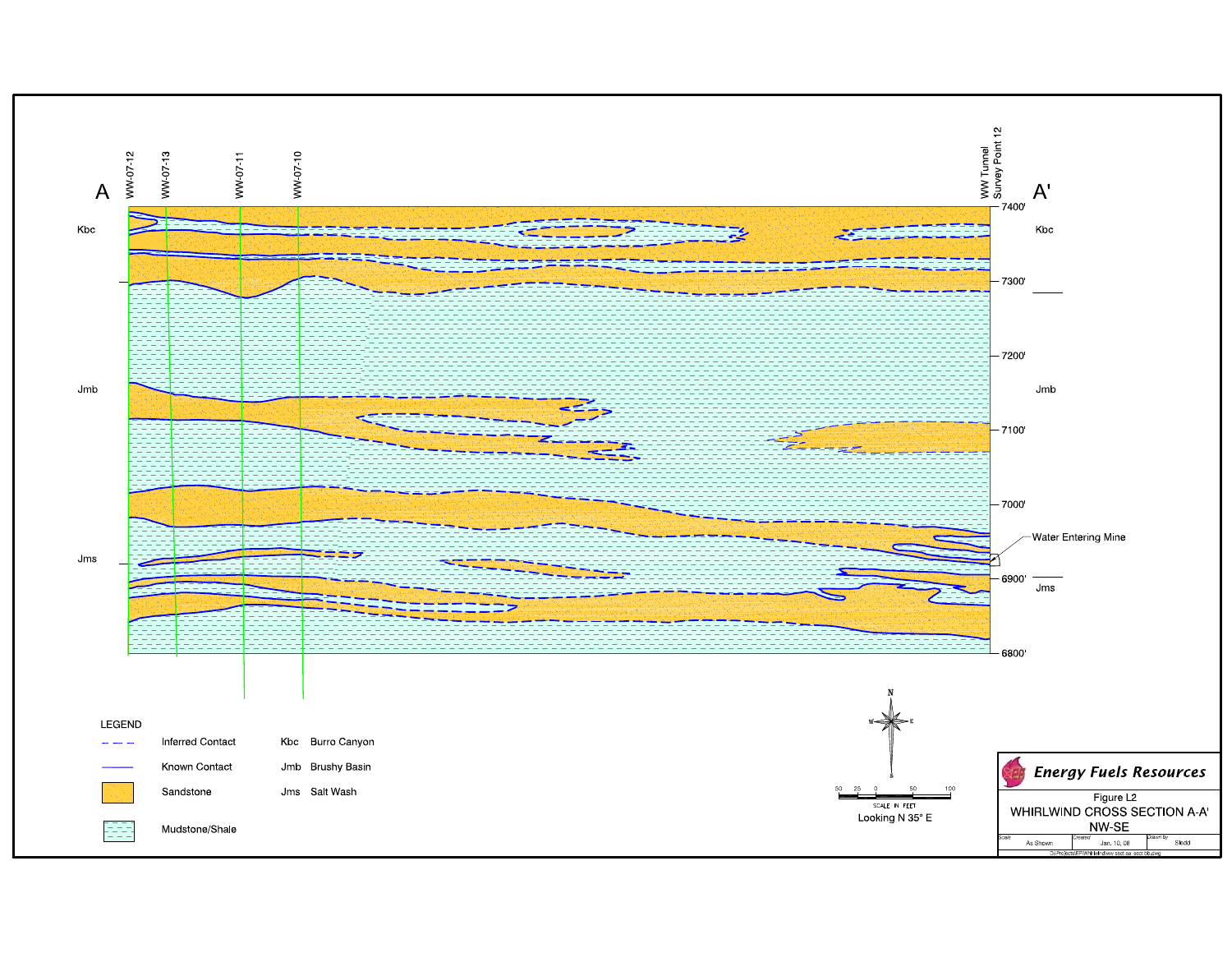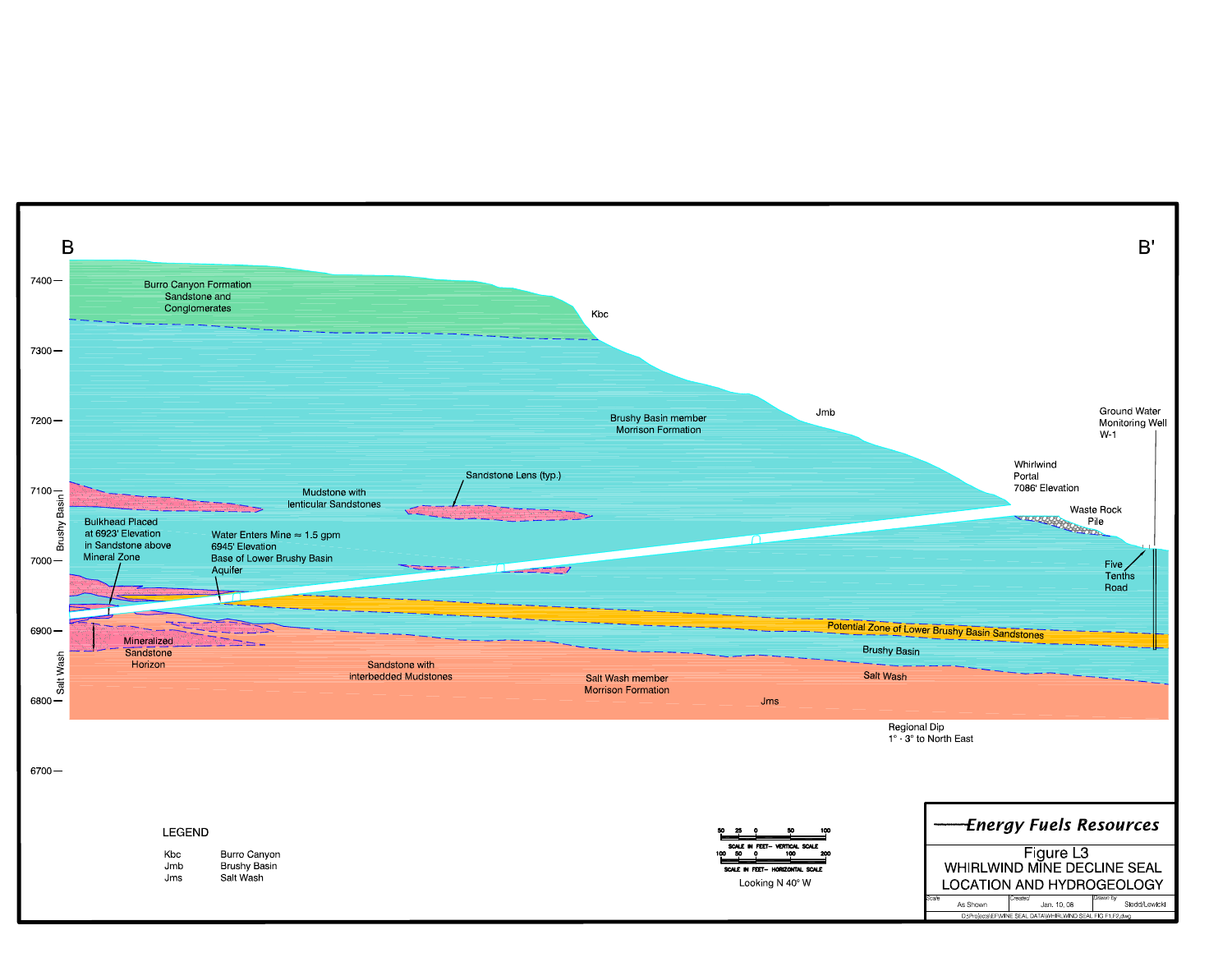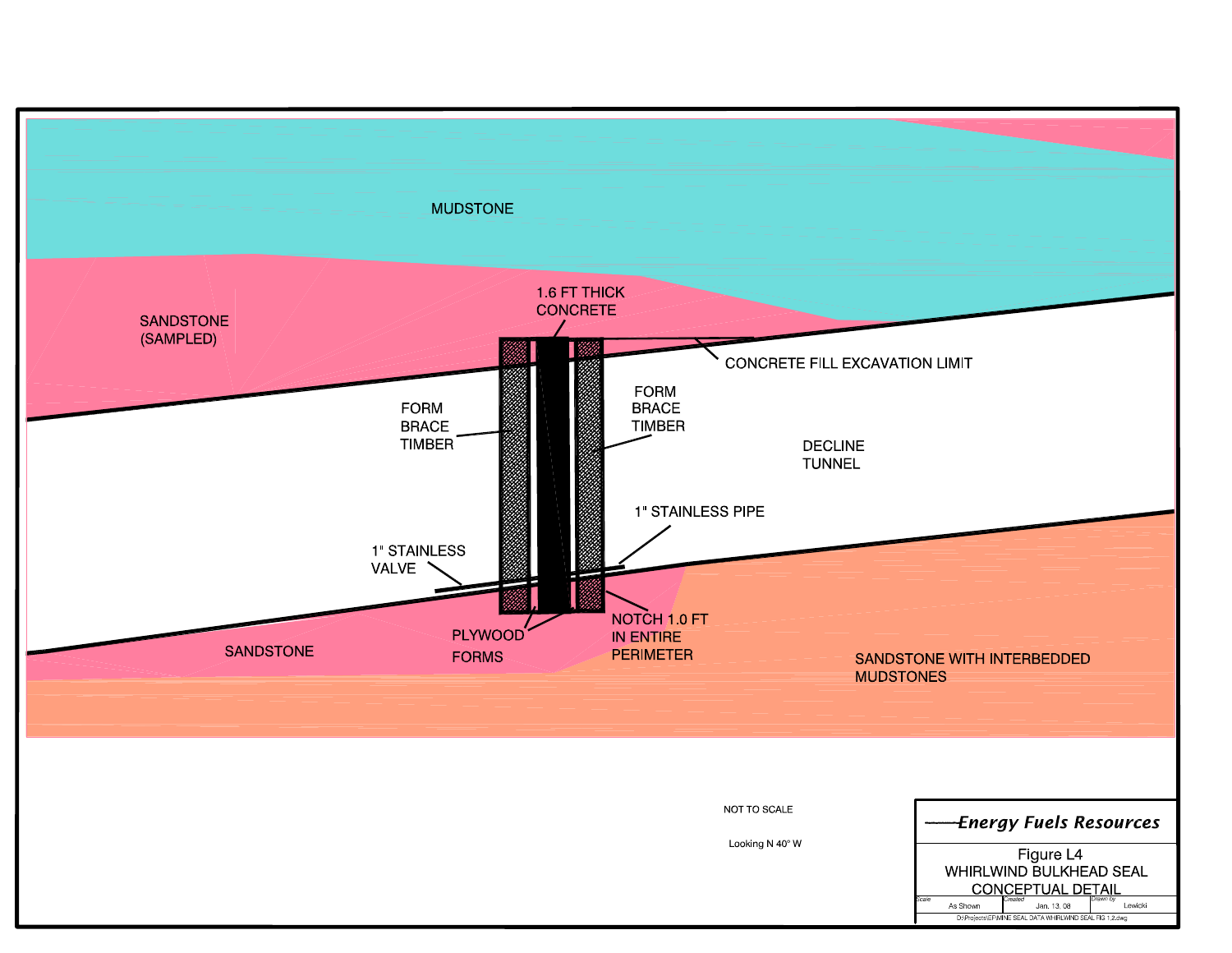## **ATTACHMENT A HYDRAULIC CONDUCTIVITY AND COMPRESSIVE STRENGTH OF SALT WASH SANDSTONE**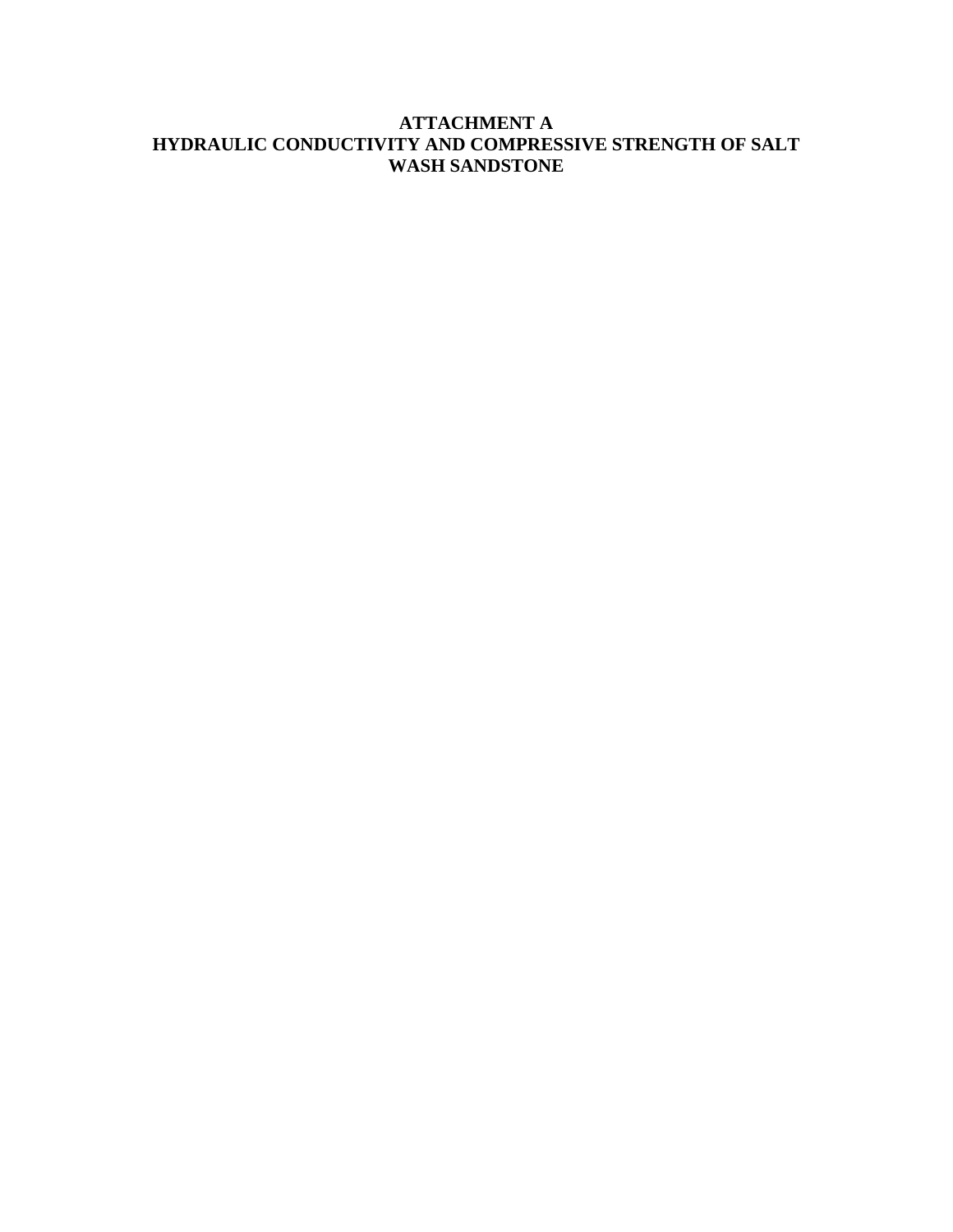# Knight Piésold

## *Constant Head Permeability*

*USBR 5605, Amended*

| Project<br>Lab No.<br>Sample No.<br>Location                                                                                                                                                                                       | <b>Whirlwind Mine</b><br>Large Core<br>Sandstone |                                                                                                                                                                                                                                                                                           |                                                            | Specimen Data            | Project No.<br>Date of Test<br>Tested By<br>Checked By                  |  | DV108-49.3<br>$1/10 - 3/14/08$<br>jdb<br><b>SPB</b> |                                                     |
|------------------------------------------------------------------------------------------------------------------------------------------------------------------------------------------------------------------------------------|--------------------------------------------------|-------------------------------------------------------------------------------------------------------------------------------------------------------------------------------------------------------------------------------------------------------------------------------------------|------------------------------------------------------------|--------------------------|-------------------------------------------------------------------------|--|-----------------------------------------------------|-----------------------------------------------------|
| Target Dry Density, pcf<br>Target Density, t/m $^3$<br>Moisture Content, %<br>Specimen Diameter, in.<br>Specimen Area, in. <sup>2</sup><br>Specimen Area, ft <sup>2</sup><br>Depth to Mold Bottom, in.<br>Normal Stress Range, psf |                                                  | <b>NA</b><br>Wet Sample Wt. + Tare, Ibs.<br><b>NA</b><br>Tare, lbs.<br>Wet Sample Wt., lbs.<br>4.6<br>7.68<br>Sample Length, in.<br>Sample Volume, in. <sup>3</sup><br>46.34<br>Sample Volume, ft <sup>3</sup><br>0.3218<br>8.600<br>Wet Density, pcf<br>Initial Depth to Plate, in.<br>0 |                                                            |                          | 18.082<br>0.000<br>18.082<br>4.697<br>217.6<br>0.1260<br>143.6<br>3.903 |  |                                                     |                                                     |
|                                                                                                                                                                                                                                    |                                                  |                                                                                                                                                                                                                                                                                           |                                                            | Permeability Trial Data  |                                                                         |  |                                                     |                                                     |
| Normal Stress, psf<br>Avg. Depth to Plate, in.<br>Trial                                                                                                                                                                            | Q                                                | 0<br>3.903                                                                                                                                                                                                                                                                                | Time                                                       | Consolidated Length, in. | 4.697<br>Flow                                                           |  | Head, cm<br>Wet Density, pcf<br>Permeability        | 25.1<br>143.6                                       |
| No.<br>1<br>2<br>3<br>4<br>5                                                                                                                                                                                                       | cc<br>54.4<br>31.7<br>68.0<br>18.1<br>54.4       |                                                                                                                                                                                                                                                                                           | sec<br>78780.0<br>19100.0<br>70860.0<br>17460.0<br>60000.0 |                          | cc/sec<br>0.0<br>0.0<br>0.0<br>0.0<br>0.0                               |  | k, cm/sec                                           | 1.1E-06<br>2.6E-06<br>1.5E-06<br>1.6E-06<br>1.4E-06 |
| Averages                                                                                                                                                                                                                           |                                                  |                                                                                                                                                                                                                                                                                           |                                                            |                          | 0.001                                                                   |  |                                                     | 1.7E-06                                             |

General Notes:

1) Tap water was used as permeant.

2) A bentonite seal was placed at the anulus to minimize transmissivity.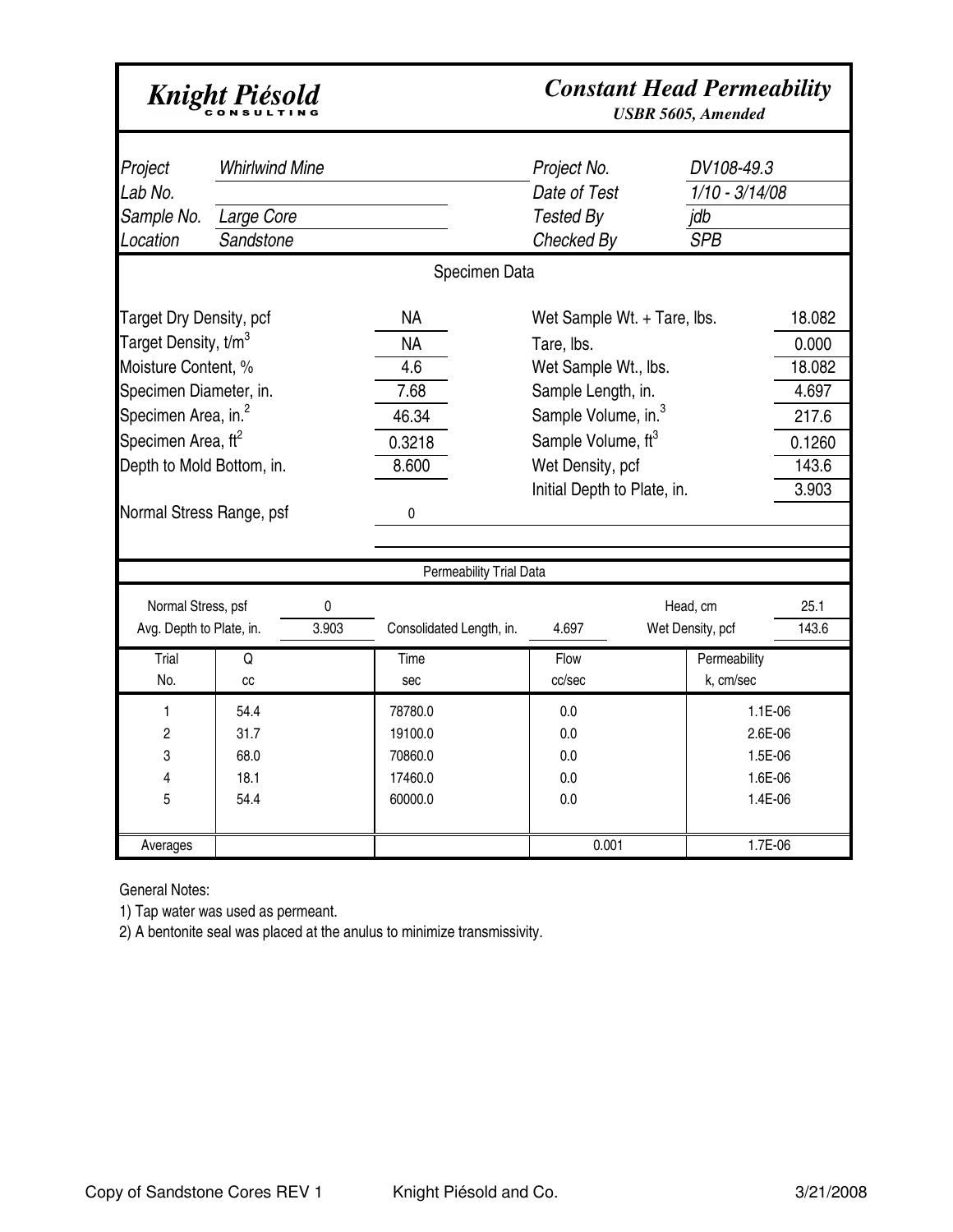## **FLEXIBLE WALL PERMEABILITY TEST ASTM D 5084-03**

## **Falling Head/Increasing Tailwater Pressure**

| <b>CLIENT:</b>                | CTL/Thompson |    |               |                         |              |
|-------------------------------|--------------|----|---------------|-------------------------|--------------|
| PROJECT:                      |              |    |               | PROJECT NO.:            | DV108-49.3   |
| <b>BORING NO.</b>             |              |    |               | LAB NO.                 | L28001       |
| <b>DEPTH</b>                  |              |    |               | <b>SAMPLE ID:</b>       |              |
| <b>SAMPLE NO.</b>             | Sandstone    |    |               | <b>TEST STARTED:</b>    | 01/07/08     |
| <b>SAMPLE TYPE</b>            | Drilled core |    |               | <b>TEST FINISHED:</b>   | 01/12/08     |
| CONF. PRESSURE. (psi)         |              | 10 |               | <b>SATURATED TEST:</b>  | <b>YES</b>   |
| MOISTURE/DENSITY              |              |    | <b>BEFORE</b> | <b>AFTER</b>            |              |
| <b>DATA</b>                   |              |    | <b>TEST</b>   | <b>TEST</b>             |              |
| Wt. Soil + Moisture $(g)$     |              |    | 683.30        | 695.26                  |              |
| Wt. Wet Soil & Pan $(g)$      |              |    | 683.30        | 807.10                  |              |
| Wt. Dry Soil & Pan $(g)$      |              |    | 647.36        | 759.20                  |              |
| Wt. Moisture Lost $(g)$       |              |    | 35.94         | 47.90                   |              |
| Wt. of Pan Only<br>(g)        |              |    | 0.00          | 111.84                  |              |
| Wt. of Dry Soil<br>(g)        |              |    | 647.36        | 647.36                  |              |
| Moisture Content %            |              |    | 5.6           | 7.4                     |              |
| Wet Density (pcf)             |              |    | 143.5         | 146.0                   |              |
| Dry Density (pcf)             |              |    | 136.0         | 136.0                   |              |
| Init. Diameter<br>(in)        |              |    | 2.770         |                         | (cm) 7.036   |
| Init. Area<br>(sq in)         |              |    | 6.026         | (sq cm) 38.879          |              |
| Init. Height<br>(in)          |              |    | 3.010         |                         | $(cm)$ 7.645 |
| Height Change<br>(in)         |              |    | 0.000         |                         | (cm) 0.000   |
| Consol. Height<br>(in)        |              |    | 3.010         |                         | $(cm)$ 7.645 |
| Area After Consol. (sq in)    |              |    | 6.026         | (sq cm) 38.879          |              |
| Vol. Before Consol. (cu ft)   |              |    | 0.01050       | Specific Gravity 2.6    |              |
| Vol. Before Consol.           | (cc)         |    | 297.2         | Assumed? Yes            |              |
| Change in Vol.<br>(cc)        |              |    | 0.0           |                         |              |
| Cell Exp.<br>(cc)             |              |    | 0.0           | Init. Saturation 74.5   |              |
| Vol. After Consol.            | (cc)         |    | 297.2         | Init. Void Ratio 0.194  |              |
| Vol. After Consol.            | (cu ft)      |    | 0.01050       | Final Saturation 99.3   |              |
| Effective Porosity %          |              |    | 16.24         | Final Void Ratio 0.194  |              |
| Pressure Difference (psi):    |              |    | 0.00          |                         |              |
| $C =$                         |              |    | 0.20823       | Buret Constant, a 0.920 |              |
| k, cm/s = $(C/t)^*log(h1/h2)$ |              |    |               | <b>Buret Stand 3</b>    |              |

## **Permeability Test Trials**

| Time | Cap<br>Elevation | Pedestal<br>Elevation | Elevation<br>Head    | Total<br>Head | Permeability<br>k |
|------|------------------|-----------------------|----------------------|---------------|-------------------|
| min. | cc               | cc                    | cm                   | cm            | cm/sec            |
| 0.0  | 42.0             | 8.7                   | 36.0                 | 36.0          |                   |
| 11.0 | 37.6             | 13.2                  | 26.4                 | 26.4          | 4.3E-05           |
| 8.0  | 35.2             | 15.7                  | 21.1                 | 21.1          | $4.2E-05$         |
| 0.0  | 47.8             | 2.9                   | 48.5                 | 48.5          |                   |
| 5.0  | 45.4             | 4.6                   | 44.1                 | 44.1          | 2.9E-05           |
| 7.0  | 42.9             | 7.2                   | 38.6                 | 38.6          | 2.9E-05           |
| 5.0  | 41.2             | 8.7                   | 35.1                 | 35.1          | 2.8E-05           |
| 7.0  | 39.1             | 10.9                  | 30.5                 | 30.5          | 3.1E-05           |
| 7.0  | 37.5             | 12.5                  | 27.0                 | 27.0          | $2.6E - 0.5$      |
| 7.0  | 35.7             | 13.1                  | 24.4                 | 24.4          | $2.2E-0.5$        |
| 7.0  | 34.5             | 15.5                  | 20.5                 | 20.5          | 3.7E-05           |
| 7.0  | 33.3             | 16.8                  | 17.8                 | 17.8          | 3.0E-05           |
|      |                  |                       | Avg. of Last 7 Rdgs. |               | 2.9E-05           |

General Test Notes:

1) Tap water was used as the permeant.

2) Back pressure saturation continued until 'B' parameter a minimum of 0.95.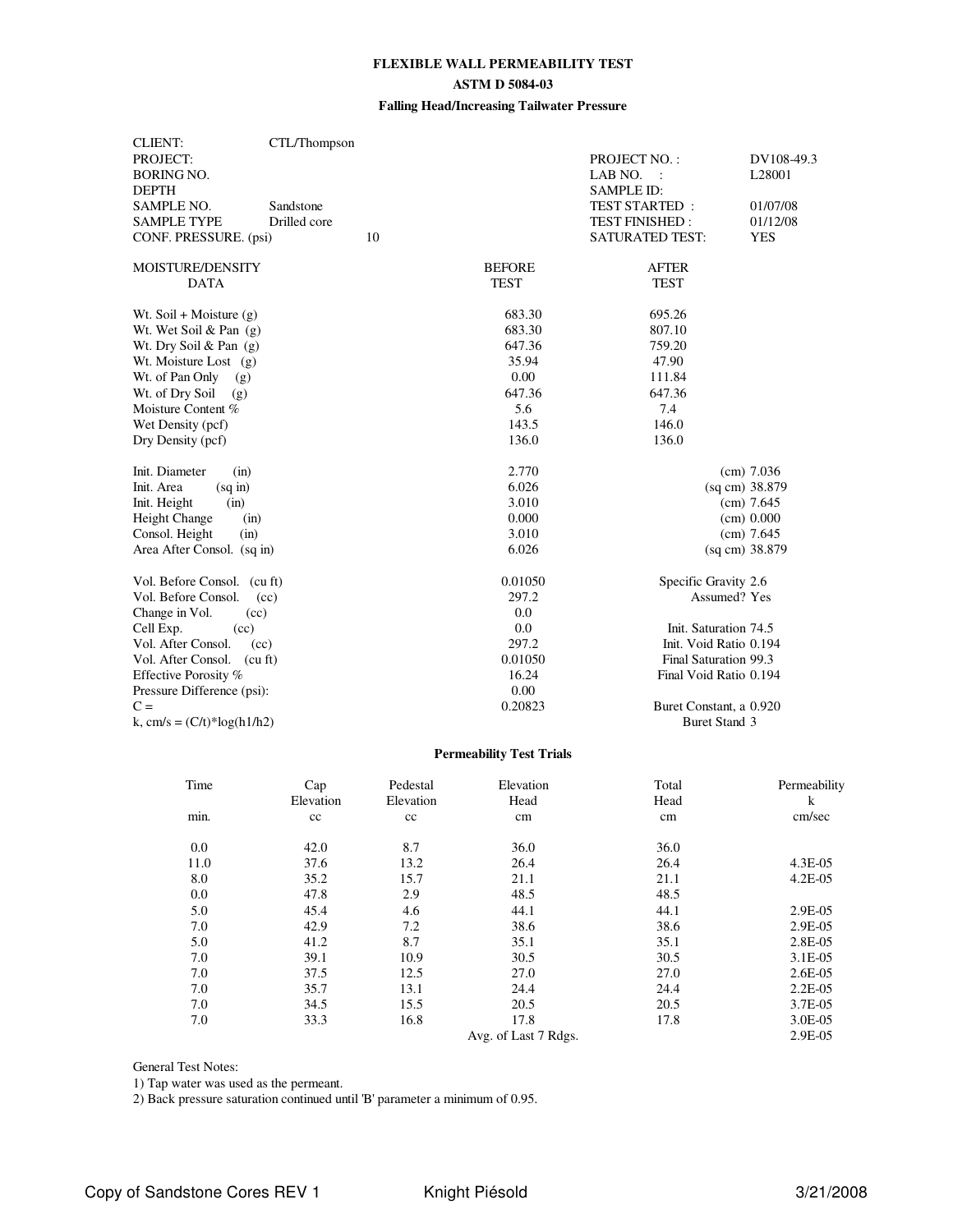## **ATTACHMENT B WHIRLWIND BULKHEAD SEAL COST ESTIMATE**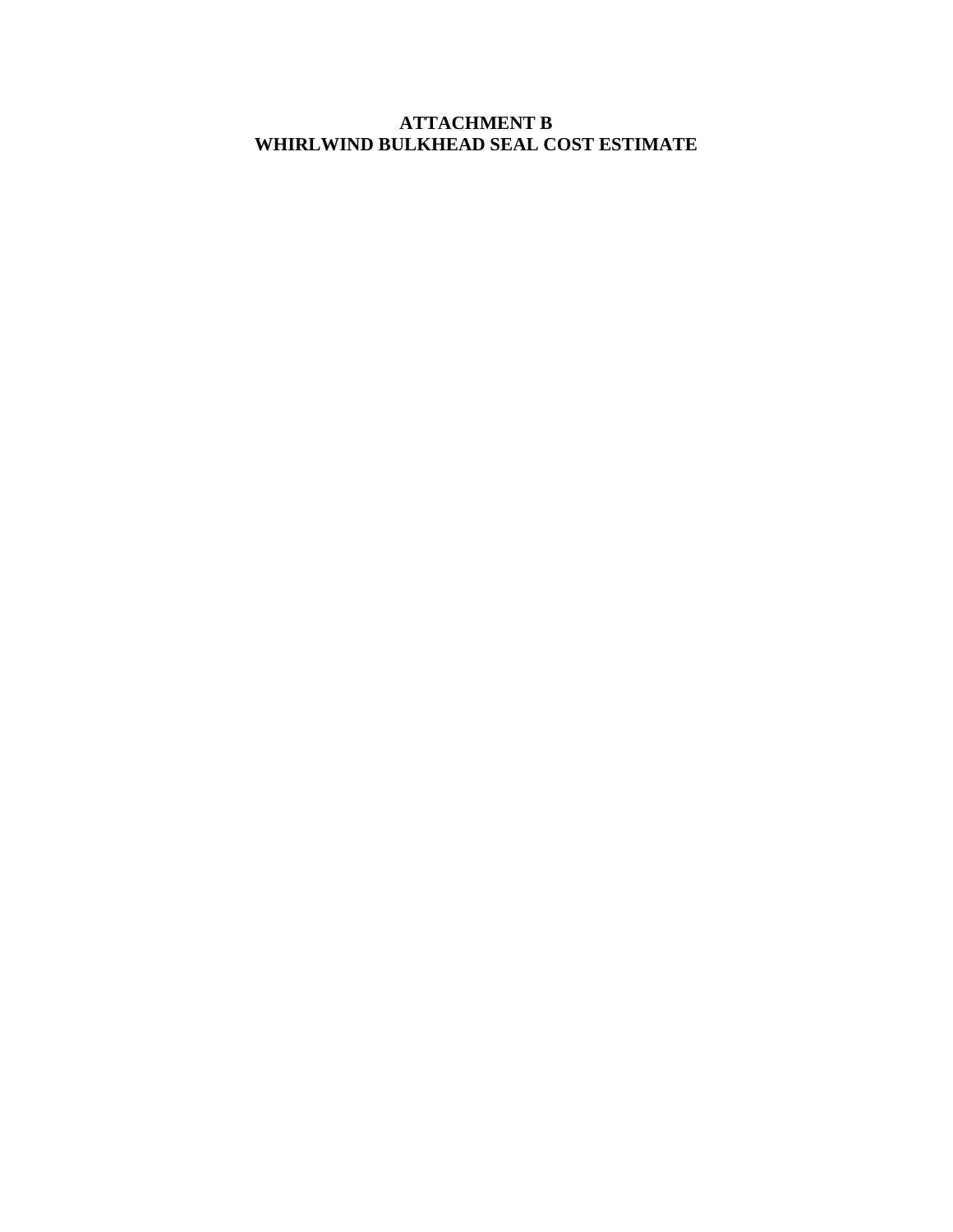#### **Labor Rates and Various Adjustment Factors**

Employees Including Overhead and Profit- RS Means (2007) Building Construction Costs Data

| Job Type                   | Base Pav        | <b>Benefits</b> | <b>Profit and Overhead</b> |   | final pay |
|----------------------------|-----------------|-----------------|----------------------------|---|-----------|
| Laborer                    |                 | 1.4             | 1.1307                     |   | 26.91     |
| Equipment Operator (light) | 24              | 1.4             | 1.1307                     | S | 37.99     |
| Carpenter                  | 30              | 1.4             | 1.1307                     | S | 47.49     |
| <b>Cement Finisher</b>     | 30              | 1.4             | 1.1307                     | S | 47.49     |
| Welder                     | 30 <sup>1</sup> | 1.4             | 1.1307                     |   | 47.49     |

#### Adjustment Factors: Terry Tunnel Bulkhead Costs to 2007 Costs

| Note: one foot added to Whirlwind Mine workings dimensions to account for notching of bulkheads |                           |
|-------------------------------------------------------------------------------------------------|---------------------------|
| Whirlwind bulkhead perimeter area (10'+10'+13'+13')1.6'=                                        | <mark>73.6</mark> sq. ft. |
| Terry Tunnel bulkhead perimeter area (11'+11'+11'+11')8'=                                       | 352 sq. ft.               |
| Whirlwind bulkhead reduction factor: 73.6/352=                                                  | 0.21                      |
|                                                                                                 |                           |
| Whirlwind bulkhead perimeter length $10'+10'+13'+13'=$                                          | $46$ ft                   |
| Terry Tunnel bulkheads perimeter length 11'+11'+11'+11'=                                        | 44 ft                     |
| Whirlwind bulkhead increase factor: 46/44=                                                      | 1.05                      |
|                                                                                                 |                           |
| Whirlwind bulkhead cross sectional area 10'x13'=                                                | 130 sq. ft. each          |
| Terry Tunnel bulkhead cross sectional area 11'x11'=                                             | 121 sq. ft. each          |
| Whirlwind bulkhead increase factor: 130/121=                                                    | 1.07                      |
|                                                                                                 |                           |
| Whirlwind bulkhead volume: (10'x13'x1.6'/)27=                                                   | 7.7 cu. yd. each          |
| Terry Tunnel bulkhead volume: (11'x11'x8')/27=                                                  | 35.9 cu. yd. each         |
| Whirlwind increase factor: $7.7/35.9=$                                                          | 0.21                      |
|                                                                                                 |                           |
| 1996 laborer $$16.39/hr. + 35%$ benefits =                                                      | $$22.13$ per hr           |
| 2007 laborer \$26.91/hr                                                                         | $$26.91$ per hr           |
| Labor increase factor = $$26.91/\$22.13=$                                                       | 1.18                      |
|                                                                                                 |                           |

#### Ventilation:

Whirlwind portal elevation 7084' Whirlwind bulkhead elevation 6936' Whirlwind driven at 6% grade 2467 linear feet from portal to Whirlwind bulkhead location

0.65

Whirlwind bulkhead ventilation reduction factor: 2467/3800 = **0.65**Terry Tunnel bulkhead 3800 linear feet (actual) inby the portal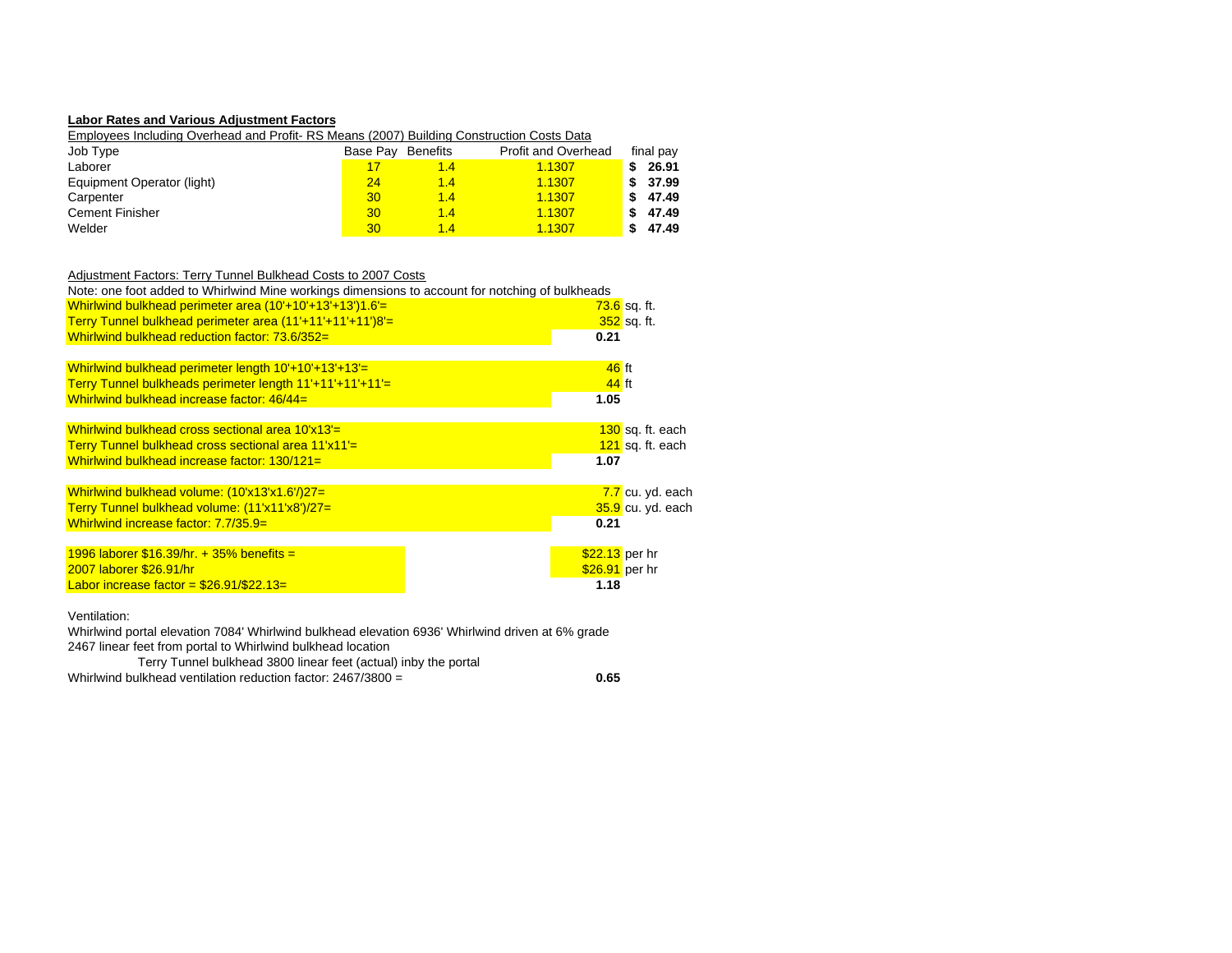Adjustment from 1996 cost to 2007 costs from Means (2007) Index for 2007= $\frac{166.3}{\sqrt{166.3}}$ Index for  $1996=$ 166.3/110.2=

| $v =$ | <u>100.0</u> |
|-------|--------------|
| $96=$ | 110.2        |
| $=$   | 1.5          |
|       |              |

| A) Bulkhead Installation Labor Estimate, includes Overhead and Profit              |    |               |                                 |      |              |                 |                      |
|------------------------------------------------------------------------------------|----|---------------|---------------------------------|------|--------------|-----------------|----------------------|
| Task and Cost Item                                                                 |    |               | Quantity                        |      |              |                 | <b>Extended Cost</b> |
| 1) Initial site cleaning                                                           |    |               |                                 |      |              |                 |                      |
| <b>Terry Tunnel</b>                                                                |    |               | 50                              | hrs. |              |                 |                      |
|                                                                                    |    |               | <b>Terry Tunnel Hours</b>       |      | Factor       |                 |                      |
| <b>Whirlwind Bulkhead</b>                                                          |    |               | 50                              |      | $0.21$ hr/hr |                 |                      |
|                                                                                    |    |               |                                 |      |              |                 |                      |
| <b>Whirlwind Bulkhead</b>                                                          |    |               |                                 |      |              |                 |                      |
| 1 laborer inside @                                                                 |    | 26.91 per hr. | 10.5                            | hrs. |              |                 | \$<br>282.56         |
| 1 laborer outside @                                                                | \$ | 26.91 per hr. | 10.5                            | hrs. |              |                 | \$<br>282.56         |
| 1 equip.op. (light) @                                                              | S  | 37.99 per hr. | 10.5                            | hrs. |              |                 | \$<br>398.91         |
|                                                                                    |    |               |                                 |      |              | <b>Subtotal</b> | \$<br>964.03         |
|                                                                                    |    |               |                                 |      |              |                 |                      |
| 2) Set rebar anchors and fine site cleaning                                        |    |               |                                 |      |              |                 |                      |
| <b>Terry Tunnel</b>                                                                |    |               | 50                              | hrs. |              |                 |                      |
|                                                                                    |    |               | <b>Terry Tunnel Hours</b>       |      | Factor       |                 |                      |
| <b>Whirlwind Bulkhead</b>                                                          |    |               |                                 | 50   | $0.21$ hr/hr |                 |                      |
|                                                                                    |    |               |                                 |      |              |                 |                      |
| <b>Whirlwind Bulkhead</b>                                                          |    |               |                                 |      |              |                 |                      |
| 1 laborer inside @                                                                 | \$ | 26.91 per hr. | 10.5                            | hrs. |              |                 | \$<br>282.56         |
| 1 laborer outside @                                                                | \$ | 26.91 per hr. | 10.5                            | hrs. |              |                 | \$<br>282.56         |
| 1 equip.op. (light) @                                                              | \$ | 37.99 per hr. | 10.5                            | hrs. |              |                 | \$<br>398.91         |
|                                                                                    |    |               |                                 |      |              | <b>Subtotal</b> | \$<br>964.03         |
|                                                                                    |    |               |                                 |      |              |                 |                      |
| 3) Build Forms, Set Pipes, Valves, and Rebar, Divert Water<br><b>Terry Tunnel</b>  |    |               | 80                              |      |              |                 |                      |
|                                                                                    |    |               |                                 | hrs. | Factor       |                 |                      |
| <b>Whirlwind Bulkhead</b>                                                          |    |               | <b>Terry Tunnel Hours</b><br>80 |      | 1.07 hr/hr   |                 |                      |
|                                                                                    |    |               |                                 |      |              |                 |                      |
|                                                                                    |    |               |                                 |      |              |                 |                      |
| Note: Due to the less head ant Whirlwind Bulkhead, less thickness, and no valves a |    |               |                                 |      | Factor       |                 |                      |
| reduction factor of 0.6 will be used as well as only 3 laborers inside.            |    |               |                                 |      | $0.6$ hr/hr  |                 |                      |
| <b>Whirlwind Bulkhead</b>                                                          |    |               |                                 |      |              |                 |                      |
| 3 laborer inside @                                                                 | \$ | 26.91 per hr. | 85.6                            | hrs. |              |                 | \$<br>4,146.39       |
| 1 laborer outside @                                                                | \$ | 26.91 per hr. | 85.6                            | hrs. |              |                 | \$<br>1,382.13       |
| 1 equip.op. (light) @                                                              |    | 37.99 per hr. | 85.6                            | hrs. |              |                 | \$<br>1,951.24       |
|                                                                                    |    |               |                                 |      |              | <b>Subtotal</b> | \$<br>7,479.77       |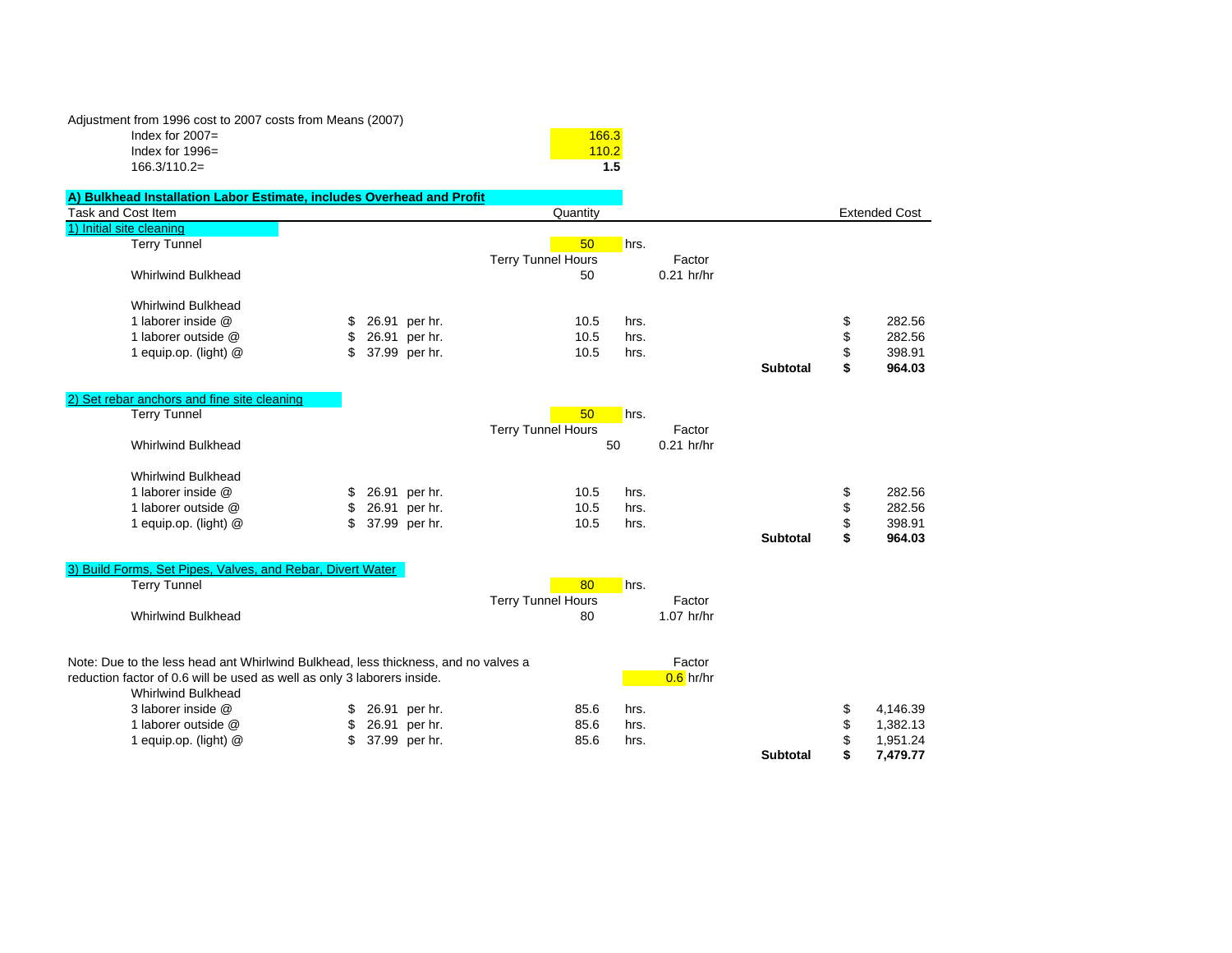## 4) Brace Form in Preparation for Concrete Pour

| Terry Tunnel, General labor<br>Terry Tunnel, Welder   |     |               |    | 40<br>20                  | hrs.<br>hrs. |              |                 |    |          |  |
|-------------------------------------------------------|-----|---------------|----|---------------------------|--------------|--------------|-----------------|----|----------|--|
|                                                       |     |               |    | Terry Tunnel Hours        |              | Factor       |                 |    |          |  |
| Whirlwind Bulkhead, General labor                     |     |               |    | 40                        |              | $1.07$ hr/hr |                 |    |          |  |
| Whirlwind Bulkhead, Welder                            |     |               |    | 20                        |              | $1.07$ hr/hr |                 |    |          |  |
| <b>Whirlwind Bulkhead</b>                             |     |               |    |                           |              |              |                 |    |          |  |
| 3 laborer inside @                                    | S   | 26.91 per hr. |    | 42.8                      | hrs.         |              |                 | \$ | 4,607.10 |  |
| 1 laborer outside @                                   | \$  | 26.91 per hr. |    | 42.8                      | hrs.         |              |                 | \$ | 1,151.78 |  |
| 1 welder @                                            | \$. | 47.49 per hr. |    | 21.4                      | hrs.         |              |                 | \$ | 1,016.27 |  |
|                                                       |     |               |    |                           |              |              | <b>Subtotal</b> | \$ | 6,775.15 |  |
| 5) Set up and pour Bulkhead                           |     |               |    |                           |              |              |                 |    |          |  |
| Terry Tunnel, General labor                           |     |               |    |                           | 890 hrs.     |              |                 |    |          |  |
| Terry Tunnel, Overtime during pour                    |     |               |    | \$2,157.30                |              |              |                 |    |          |  |
| Terry Tunnel, salary (management) during pour         |     |               |    | \$2,987.05                |              |              |                 |    |          |  |
| Terry Tunnel, contract labor for pour                 |     |               |    | \$864.00                  |              |              |                 |    |          |  |
| Terry Tunnel, outside man                             |     |               |    |                           | $100$ hrs.   |              |                 |    |          |  |
|                                                       |     |               |    | <b>Terry Tunnel Hours</b> |              | Factor       |                 |    |          |  |
| Whirlwind Bulkhead, General labor @ \$ 26.91 per hr.  |     |               |    | 890                       |              | $0.21$ hr/hr |                 | \$ | 5,029.60 |  |
| Whirlwind Bulkhead, Overtime during pour              |     |               |    | \$2.157.30                |              | $0.21$ hr/hr |                 | \$ | 453.03   |  |
| Whirlwind Bulkhead, salary (management) during pour   |     |               |    | \$2,987.05                |              | $0.21$ hr/hr |                 | \$ | 627.28   |  |
| Whirlwind Bulkhead, contract labor for pour           |     |               | £. | 864.00                    |              | $0.21$ hr/hr |                 | \$ | 181.44   |  |
| Whirlwind Bulkhead, outside man @ \$ 26.91 per hr.    |     |               |    | 100                       |              | $0.21$ hr/hr |                 | \$ | 565.12   |  |
|                                                       |     |               |    |                           |              |              | <b>Subtotal</b> | \$ | 6,856.48 |  |
| 6) Strip Forms, move equipment, Grout Bulkhead        |     |               |    |                           |              |              |                 |    |          |  |
| Terry Tunnel, general labor                           |     |               |    | 120                       | hrs.         |              |                 |    |          |  |
| Note: Reduction factor for using less bulky forms 0.8 |     |               |    | <b>Terry Tunnel Hours</b> |              | Factor       |                 |    |          |  |
| Whirlwind Bulkhead, General labor @ \$                |     | 26.91 per hr. |    | 120                       | $1.07*0.8$   | hr/hr        |                 | \$ | 2,764.26 |  |
|                                                       |     |               |    |                           |              |              | <b>Subtotal</b> | S  | 2,764.26 |  |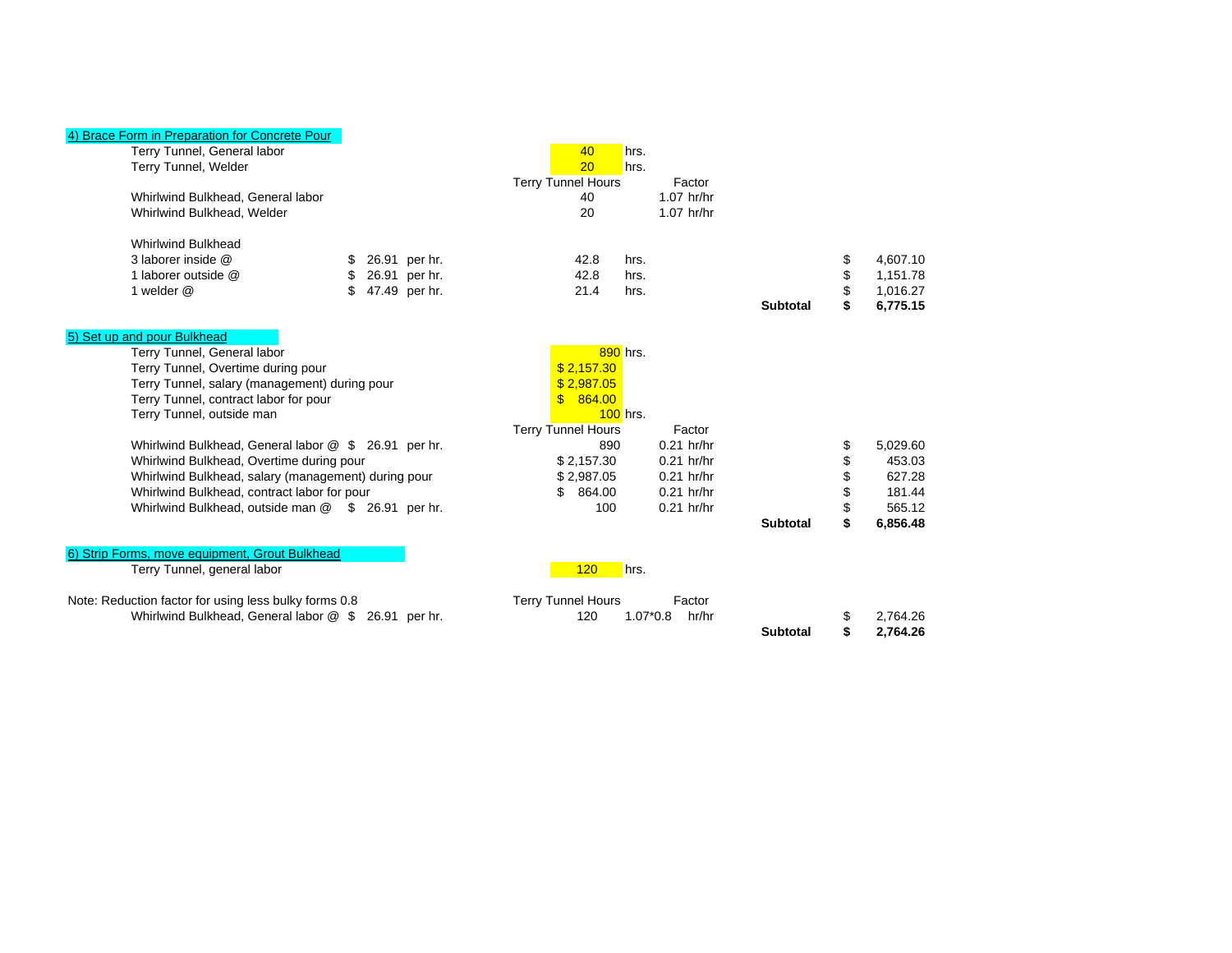|--|

| Terry Tunnel, general labor                                                                                                        | 40                       | hrs.                   |          |  |                                    |  |
|------------------------------------------------------------------------------------------------------------------------------------|--------------------------|------------------------|----------|--|------------------------------------|--|
| Whirlwind Bulkhead, General labor @ \$ 26.91 per hr.                                                                               | Terry Tunnel Hours<br>40 | Factor<br>$0.65$ hr/hr | Subtotal |  | 699.68<br>699.68                   |  |
| Subtotal Labor, includes overhead and profit<br>Add 5% DRMS administration required by statute<br>Labor Component of Bulkhead Bond |                          |                        | Subtotal |  | 26.503.41<br>1.325.17<br>27,828.59 |  |

| B) Supplies, Parts, Equipment Rental, and Engineering Costs, including Overhead and Profit |              |                    |                 |          |      |     |                                                |                      |
|--------------------------------------------------------------------------------------------|--------------|--------------------|-----------------|----------|------|-----|------------------------------------------------|----------------------|
| Task and Cost Item                                                                         |              |                    |                 | Quantity |      |     |                                                | <b>Extended Cost</b> |
| 1) Set Rebar Anchors and Fine Site Cleaning                                                |              |                    |                 |          |      |     |                                                |                      |
| <b>Terry Tunnel</b>                                                                        |              |                    |                 |          |      |     |                                                |                      |
| * Sand Blaster                                                                             | $\mathbb{S}$ |                    | $20.00$ per day |          | days |     |                                                |                      |
| * Non-shrink grout, 1-bag                                                                  | \$           |                    | $10.16$ per bag |          | bag  |     |                                                |                      |
| * Sand blaster sand, 30# grit, 100 lb. bag                                                 |              |                    | $7.36$ per bag  | 3        | bag  |     |                                                |                      |
|                                                                                            |              | Terry Tunnel price |                 |          |      |     | Terry Tunnel Quantity Price Factor Size Factor |                      |
| Whirlwind Bulkhead                                                                         |              |                    |                 |          |      |     |                                                |                      |
| * Sand Blaster                                                                             | \$           |                    | 20.00 per day   | 3        | days | 1.5 | 0.21                                           | \$<br>18.90          |
| * Non-shrink grout, 1-bag                                                                  |              |                    | 10.16 per bag   |          | bag  | 1.5 |                                                | 15.24                |
| * Sand blaster sand, 30# grit, 100 lb. bag                                                 | \$           |                    | 7.36 per bag    |          | bag  | 1.5 |                                                | 11.04                |
|                                                                                            |              |                    |                 |          |      |     | Subtotal                                       | 45.18                |

#### 2) Build Forms, Set Pipes, Valves, and Rebar, Divert Water

| Terry Tunnel                              |    |                 |      |
|-------------------------------------------|----|-----------------|------|
| * 8"x8"x16' timbers                       | \$ | $2,196.00$ each |      |
| * 2"x6"x14' timbers                       | \$ | 381.00          | each |
| * 2"x12"x14' timbers                      | \$ | 150.00          | each |
| * 8" DRISCO pipe w/ flanges               | \$ | 420.00          | each |
| * #9 rebar                                | \$ | 928.00          | each |
| * #6 rebar                                | \$ | $128.00$ each   |      |
| * Concrete Block (pipe support)           | \$ | $252.00$ each   |      |
| * 6" stainless bypass pipe                | \$ | $2,250.00$ each |      |
| * 1" stainless monitoring pipe            | \$ | 618.00          | each |
| * 6" stainless gate valve                 | \$ | 3,986.00        | each |
| * Miscellaneous bolt packages and gaskets | \$ | 155.00          | each |
| * Freight                                 | S  | 200.00          | each |
|                                           |    |                 |      |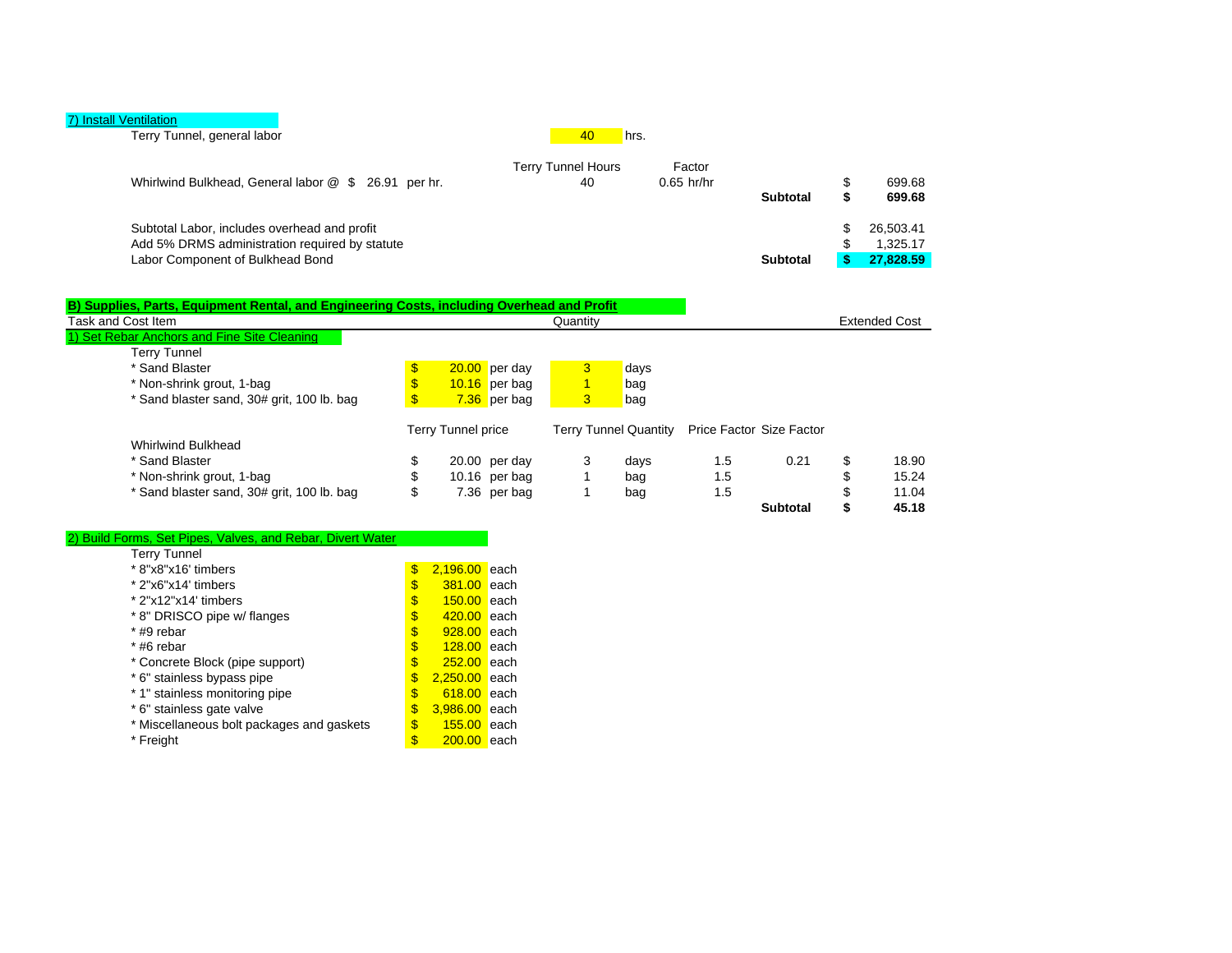Note: Reduction factor of 0.7 will be used because of less head, less materials, less complex

| Whirlwind Bulkhead                        |    | Terry Tunnel price    | <b>Reduction Factor</b> |     | Price Factor Size Factor |    |          |
|-------------------------------------------|----|-----------------------|-------------------------|-----|--------------------------|----|----------|
| * 8"x8"x16' timbers                       | \$ | 2.196.00 each         | 0.7                     | 1.5 | 1.07                     | S  | 2.467.21 |
| * 2"x6"x14' timbers                       | S  | 381.00 each           | 0.7                     | 1.5 | 1.07                     | S  | 428.05   |
| $*$ 2"x12"x14' timbers                    | \$ | 150.00 each           | 0.7                     | 1.5 | 1.07                     | S  | 168.53   |
| * 8" DRISCO pipe w/ flanges               |    | Not used at Whirlwind |                         |     |                          |    |          |
| $*$ #9 rebar                              | \$ | 928.00 each           | 0.7                     | 1.5 | 1.07                     | S  | 1.042.61 |
| $*$ #6 rebar                              | S  | 128,00 each           | 0.7                     | 1.5 | 1.07                     | S  | 143.81   |
| * Concrete Block (pipe support)           | S  | 252.00 each           | 0.7                     | 1.5 |                          | \$ | 264.60   |
| * 6" stainless bypass pipe                |    | Not used at Whirlwind |                         |     |                          |    |          |
| * 1" stainless monitoring pipe            | \$ | 618.00 each           | 0.7                     | 1.5 | 1.6''/8''                | \$ | 129.78   |
| * 6" stainless gate valve                 |    | Not used at Whirlwind |                         |     |                          |    |          |
| * Miscellaneous bolt packages and gaskets | \$ | 155.00 each           | 0.7                     | 1.5 |                          | S  | 162.75   |
| * Freight                                 | \$ | 200.00 each           | 0.7                     | 1.5 |                          |    | 210.00   |
|                                           |    |                       |                         |     | Subtotal                 |    | 5.017.33 |

#### 3) Brace Forms

| <b>Terry Tunnel</b>           |          |                   |  |
|-------------------------------|----------|-------------------|--|
| * Equipment: Welder and torch | <b>S</b> | 200.00 each       |  |
| * Angle Iron                  | <b>S</b> | $296.00$ each     |  |
| * #8 thread bar               | \$.      | $163.00$ each     |  |
| * #8 bevel and flat washers   | <b>S</b> | <b>71.00</b> each |  |
| * 2" schedule 20 pipe         | <b>S</b> | $148.00$ each     |  |
| * Celtite                     | \$       | $81.00$ each      |  |

## Note: Reduction factor of 0.7 will be used because of less head, less materials, less complex

| Whirlwind Bulkhead            | Terry Tunnel price | <b>Reduction Factor</b> |     | Price Factor Size Factor |         |
|-------------------------------|--------------------|-------------------------|-----|--------------------------|---------|
| * Equipment: Welder and torch | 200.00 each        | 0.7                     | 1.5 | 1.07                     | 210.00  |
| * Angle Iron                  | 296.00 each        | 0.7                     | 1.5 | 1.07                     | 310.80  |
| * #8 thread bar               | 163.00 each        | 0.7                     | 1.5 | 1.07                     | 171.15  |
| * #8 bevel and flat washers   | 71.00 each         | 0.7                     | 1.5 | 1.07                     | 74.55   |
| * 2" schedule 20 pipe         | 148.00 each        | 0.7                     | 1.5 | 1.07                     | 155.40  |
| * Celtite                     | 81.00 each         | 0.7                     | 1.5 | 1.07                     | 85.05   |
|                               |                    |                         |     | Subtotal                 | .006.95 |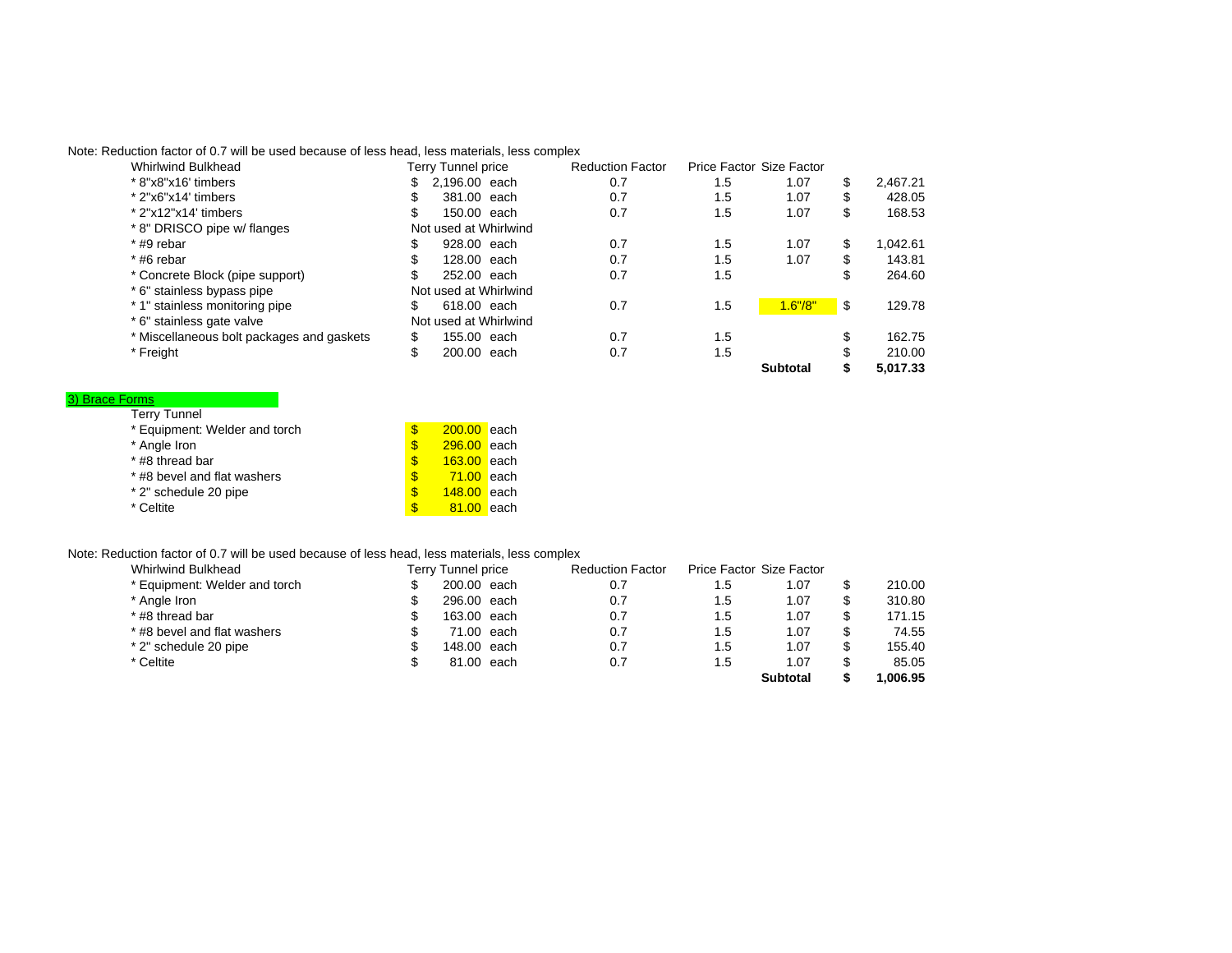#### 4) Set up and Pour Bulkhead

| Terry Tunnel                  |                     |                        |
|-------------------------------|---------------------|------------------------|
| * Rent two 9 cu.ft. mixers    | \$                  | $500.00$ per month     |
| * Rent auger feed             | \$                  | $250.00$ per month     |
| * Rent concrete pump          | \$                  | $2,000.00$ per month   |
| * Rent concrete pipe and hose | \$                  | 350.00 per month       |
| * Concrete vibrator           | \$                  | 60.00 per month        |
| * Rent roller conveyors       | \$                  | $250.00$ per month     |
| * Concrete                    | \$                  | 6,679.00 material cost |
| * Delay set                   | \$<br>$248.00$ each |                        |
| * Plasticizer                 | \$<br>$136.00$ each |                        |
| * Type V cement               | \$<br>280.00 each   |                        |
| * Meals during pour           | \$<br>345.00        | each                   |
|                               |                     |                        |

### Note: Increase factor of 20%will be used because a shoter rental will be a higher cost per time

| <b>Whirlwind Bulkhead</b>     |    | Terry Tunnel price |                        |        |     | Price Factor Size Factor |     |          |
|-------------------------------|----|--------------------|------------------------|--------|-----|--------------------------|-----|----------|
| * Rent 9 cu.ft. mixers        | S  |                    | 62.50 per week         | 2 week | 1.5 | 1.2                      | S   | 225.00   |
| * Rent auger feed             |    |                    | 62.50 per week         | 2 week | 1.5 | 1.2                      | S   | 225.00   |
| * Rent concrete pump          |    |                    | 500.00 per week        | 2 week | 1.5 | 1.2                      | S   | 1.800.00 |
| * Rent concrete pipe and hose |    |                    | 87.50 per week         | 2 week | 1.5 | 1.2                      | S   | 315.00   |
| * Concrete vibrator           |    |                    | 15.00 per week         | 2 week | 1.5 | 1.2                      | \$. | 54.00    |
| * Rent roller conveyors       |    |                    | 62.50 per week         | 2 week | 1.5 | 1.2                      | S   | 225.00   |
| * Concrete                    | \$ |                    | 6,679.00 material cost |        | 1.5 | 0.21                     | \$  | 2.103.89 |
| * Delay set                   |    | 248.00 each        |                        |        | 1.5 | 0.21                     | \$  | 78.12    |
| * Plasticizer                 |    | 136.00 each        |                        |        | 1.5 | 0.21                     | \$  | 42.84    |
| * Type V cement               |    | 280.00 each        |                        |        | 1.5 | 0.21                     | S   | 88.20    |
| * Meals during pour           |    | 345.00 each        |                        |        | 1.5 | 0.21                     |     | 108.68   |
|                               |    |                    |                        |        |     | <b>Subtotal</b>          |     | 5.265.72 |

#### Terry Tunnel 5) Strip Forms, Move Equipment, and Grout Bulkhead

| ieny i unier           |                    |                   |         |
|------------------------|--------------------|-------------------|---------|
| * Grout mixer and pump |                    | $250.00$ per week | 2 weeks |
| * Packers              | 480.00 each        |                   |         |
| * Type V cement        | <b>112.00</b> each |                   |         |

| Whirlwind Bulkhead     | Terry Tunnel Price |                 |         |     | Price Factor Size Factor |         |
|------------------------|--------------------|-----------------|---------|-----|--------------------------|---------|
| * Grout mixer and pump |                    | 250.00 per week | 2 weeks | 1.5 |                          | 750.00  |
| * Packers              | 480.00 each        |                 |         | 1.5 | 1.05                     | 756.00  |
| * Type V cement        | 112.00 each        |                 |         | 1.5 | 1.05                     | 176.40  |
|                        |                    |                 |         |     | Subtotal                 | .682.40 |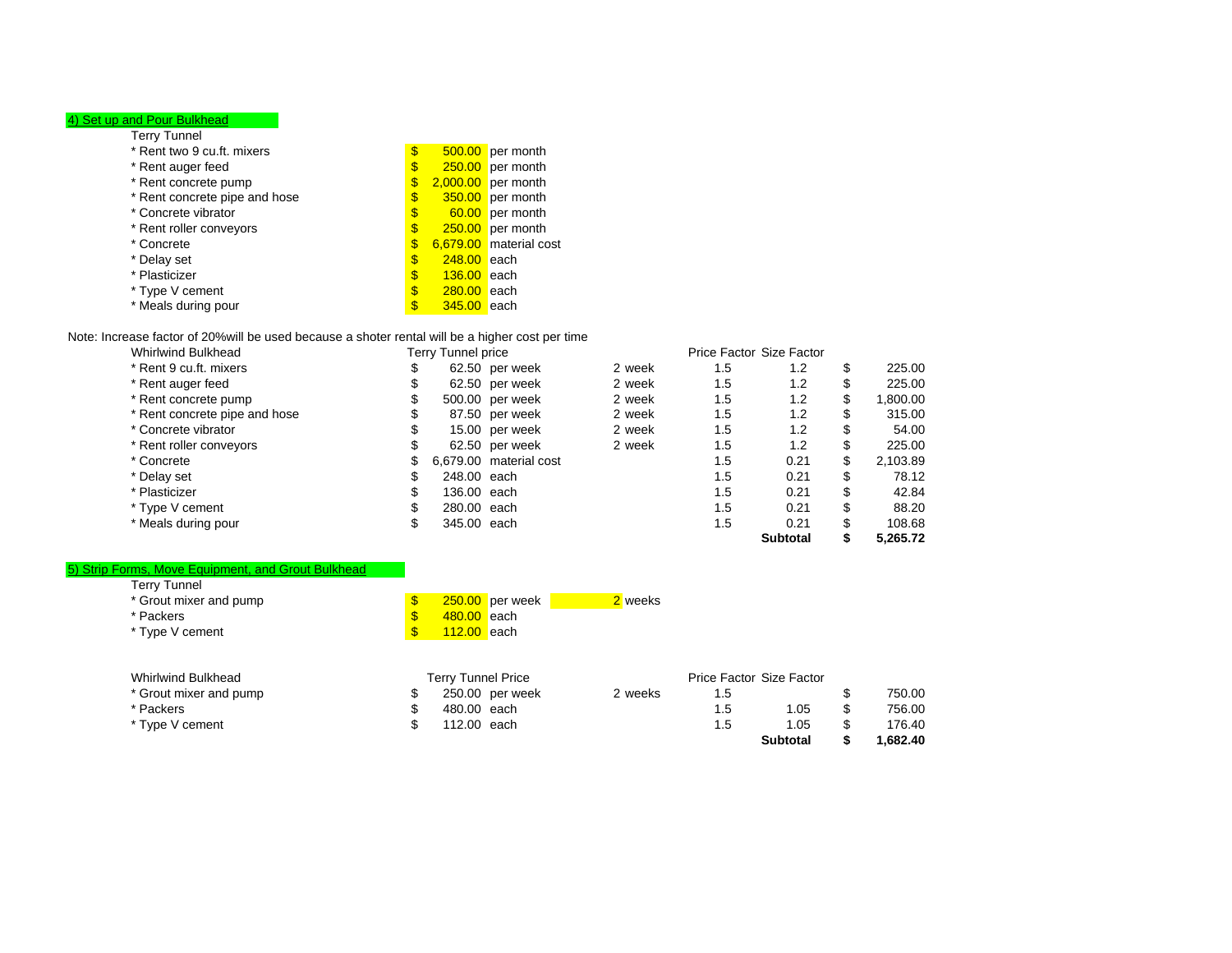## 6) Miscellaneous Costs

| Terry Tunnel                                        |                     |                    |
|-----------------------------------------------------|---------------------|--------------------|
| * Engineering design                                | \$<br>4,538.00 each |                    |
| * Engineering Inspections                           | \$<br>2,077.00 each |                    |
| * Material Testing                                  | \$<br>168.00        | <b>l</b> each      |
| * Miscellaneous small hand tool usage               | \$<br>3,000.00 each |                    |
| * Miscellaneous materials (nails, bits, wire, etc.) | \$<br>3.000.00 each |                    |
| * Diesel                                            | \$<br>1,500.00 each |                    |
| * Electricity                                       | \$                  | 5,000.00 per month |
| * Safety supplies                                   | \$<br>1,000.00 each |                    |
| * Intake screen, bypass pipe                        | \$<br>200.00        | <b>l</b> each      |
|                                                     |                     |                    |

#### Note: Reduction factor of 0.7 will be used for items that apply because of less head, less materials,

less complex; a reduction factor of 0.5 will be used for half as long.

| <b>Whirlwind Bulkhead</b>                           |    | <b>Terry Tunnel Price</b> |         | <b>Price Factor Size Factor</b> |                 |           |
|-----------------------------------------------------|----|---------------------------|---------|---------------------------------|-----------------|-----------|
| * Engineering design                                | S. | 4,538.00 each             |         | 1.5                             |                 | 6.807.00  |
| * Engineering Inspections                           | S. | 2,077.00 each             |         | 1.5                             |                 | 3,115.50  |
| * Material Testing                                  | S  | 168,00 each               |         | 1.5                             |                 | 252.00    |
| * Miscellaneous small hand tool usage               | S  | 3,000,00 each             |         | 1.5                             | $1.07*0.7$      | 3.370.50  |
| * Miscellaneous materials (nails, bits, wire, etc.) | S  | 3,000.00 each             |         | 1.5                             | $1.07*0.7$      | 3,370.50  |
| * Diesel                                            |    | 1.500.00 each             |         | 3                               | 0.7             | 3,150.00  |
| * Electricity                                       |    | 1,250.00 per week         | 2 weeks | 1.5                             |                 | 3,750.00  |
| * Safety supplies                                   |    | 1.000.00 each             |         | 1.5                             | 0.5             | 750.00    |
| * Intake screen, bypass pipe                        |    | 200.00 each               |         | 1.5                             |                 | 300.00    |
|                                                     |    |                           |         |                                 | <b>Subtotal</b> | 24.865.50 |

## 7) Install Ventilation

|                            |                               | <b>Subtotal</b>          |    | 17,626.13 |
|----------------------------|-------------------------------|--------------------------|----|-----------|
| * Vent bag                 | 4,755.00 each<br>\$           | 1.5<br>0.65              | \$ | 4.636.13  |
| * Contractor install       | \$<br>6,400.00 each           | 1.5<br>0.65              | \$ | 6,240.00  |
| * Flatbed truck and loader | 700.00 each<br>J.             | 1.5                      | \$ | 1,050.00  |
| * Fan                      | S<br>3.000.00 each            | 1.5                      | S  | 4,500.00  |
| * Generator                | \$<br>800.00 each             | 1.5                      | \$ | 1,200.00  |
| Whirlwind Bulkhead         | <b>Terry Tunnel Price</b>     | Price Factor Size Factor |    |           |
| * Vent bag                 | $\mathbf{s}$<br>4,755.00 each |                          |    |           |
| * Contractor install       | $\mathbf{s}$<br>6.400.00 each |                          |    |           |
| * Flatbed truck and loader | S<br>700.00 each              |                          |    |           |
| * Fan                      | $\mathbf{s}$<br>3.000.00 each |                          |    |           |
| * Generator                | $\mathbf{\$}$<br>800.00 each  |                          |    |           |
| Terry Tunnel               |                               |                          |    |           |

Subtotal Supplies, Equipment, and Engineering, includes overhead and profit 55,509.21 \$55,509.21 \$55,509.21 Add 5% DRMS administration required by statute  $$3/775.46$ Supplies, Equipment, and Engineering Component of Bulkhead Bond **\$ 58,284.67**

| <b>Terry Tunnel Price</b> |     | Price Factor Size Factor |    |           |
|---------------------------|-----|--------------------------|----|-----------|
| \$<br>800.00 each         | 1.5 |                          | \$ | 1,200.00  |
| \$<br>3,000.00 each       | 1.5 |                          | \$ | 4,500.00  |
| \$<br>700.00 each         | 1.5 |                          | \$ | 1,050.00  |
| \$<br>6,400.00 each       | 1.5 | 0.65                     | \$ | 6,240.00  |
| \$<br>4,755.00 each       | 1.5 | 0.65                     | S  | 4,636.13  |
|                           |     | <b>Subtotal</b>          | \$ | 17,626.13 |
| head and profit           |     |                          | \$ | 55,509.21 |
|                           |     |                          | \$ | 2,775.46  |
| d Bond                    |     |                          | S  | 58.284.67 |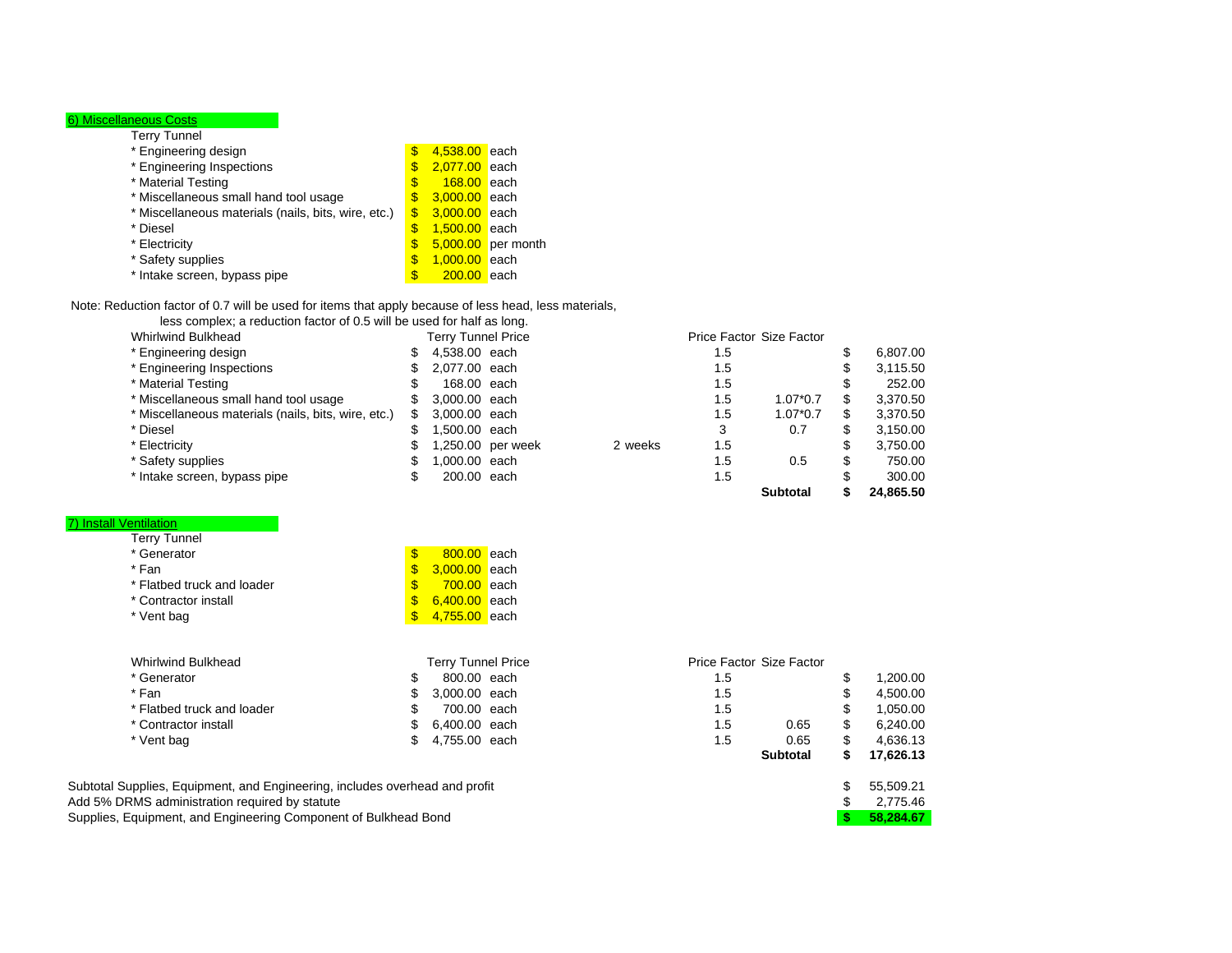| <b>Other Equipment Costs, not including Overhead and Profit</b>                    |               |                           |              |          |      |                          |                      |
|------------------------------------------------------------------------------------|---------------|---------------------------|--------------|----------|------|--------------------------|----------------------|
| <b>Task and Cost Item</b>                                                          |               |                           |              | Quantity |      |                          | <b>Extended Cost</b> |
| 1) Initial Site Cleaning                                                           |               |                           |              |          |      |                          |                      |
| <b>Terry Tunnel</b>                                                                |               |                           |              |          |      |                          |                      |
| * Two yard Load Haul Dump                                                          | $\mathbf{\$}$ | $45.00$ per hr            |              | 10.5     | hrs. |                          |                      |
| <b>Whirlwind Bulkhead</b>                                                          |               | <b>Terry Tunnel Price</b> |              |          |      | Price Factor Size Factor |                      |
| * 1.25 yard Load Haul Dump                                                         | \$            |                           | 35.00 per hr | 10.5     | hrs. | 1.5                      | \$<br>551.25         |
| Note: 1.25 yard LHD will bee on site for Bulkhead building.                        |               |                           |              |          |      |                          |                      |
| 2) Set Rebar Anchors and Fine Site Cleaning                                        |               |                           |              |          |      |                          |                      |
| <b>Terry Tunnel</b>                                                                |               |                           |              |          |      |                          |                      |
| * 1.25 yard Load Haul Dump                                                         | $\mathbf{\$}$ | 35.00 per hr              |              | 10.5     | hrs. |                          |                      |
| <b>Whirlwind Bulkhead</b>                                                          |               | <b>Terry Tunnel Price</b> |              |          |      | Price Factor Size Factor |                      |
| * 1.25 yard Load Haul Dump                                                         | \$            |                           | 35.00 per hr | 10.5     | hrs. | 1.5                      | \$<br>551.25         |
| 3) Build Forms, Set Valves, and Rebar, Divert Water                                |               |                           |              |          |      |                          |                      |
| <b>Terry Tunnel</b>                                                                |               |                           |              |          |      |                          |                      |
| * 1.25 yard Load Haul Dump                                                         | $\mathbf{\$}$ | 35.00 per hr              |              | 85.6     | hrs. |                          |                      |
| Note: Due to the less head ant Whirlwind Bulkhead, less thickness, and no valves a |               |                           |              |          |      |                          |                      |
| reduction factor of 0.6 will be used as well as only 3 laborers inside.            |               |                           |              |          |      |                          |                      |
| <b>Whirlwind Bulkhead</b>                                                          |               | <b>Terry Tunnel Price</b> |              |          |      | Price Factor Size Factor |                      |
| * 1.25 yard Load Haul Dump                                                         | \$            |                           | 35.00 per hr | 85.6     | hrs. | 1.5<br>0.6               | \$<br>2.696.40       |
| 4) Set up and Pour Bulkheads                                                       |               |                           |              |          |      |                          |                      |
| <b>Terry Tunnel</b>                                                                |               |                           |              |          |      |                          |                      |
| * 1.25 yard Load Haul Dump                                                         | \$            | 35.00 per hr              |              | 21       | hrs. |                          |                      |
| * Forklift                                                                         | $\sqrt[6]{3}$ | $20.00$ per hr            |              | 21       | hrs. |                          |                      |
| <b>Whirlwind Bulkhead</b>                                                          |               | <b>Terry Tunnel Price</b> |              |          |      | Price Factor Size Factor |                      |
| * 1.25 yard Load Haul Dump                                                         | \$            |                           | 35.00 per hr | 21       | hrs. | 1.5                      | \$<br>1,102.50       |
| * Forklift                                                                         | \$            |                           | 20.00 per hr | 21       | hrs. | 1.5                      | \$<br>630.00         |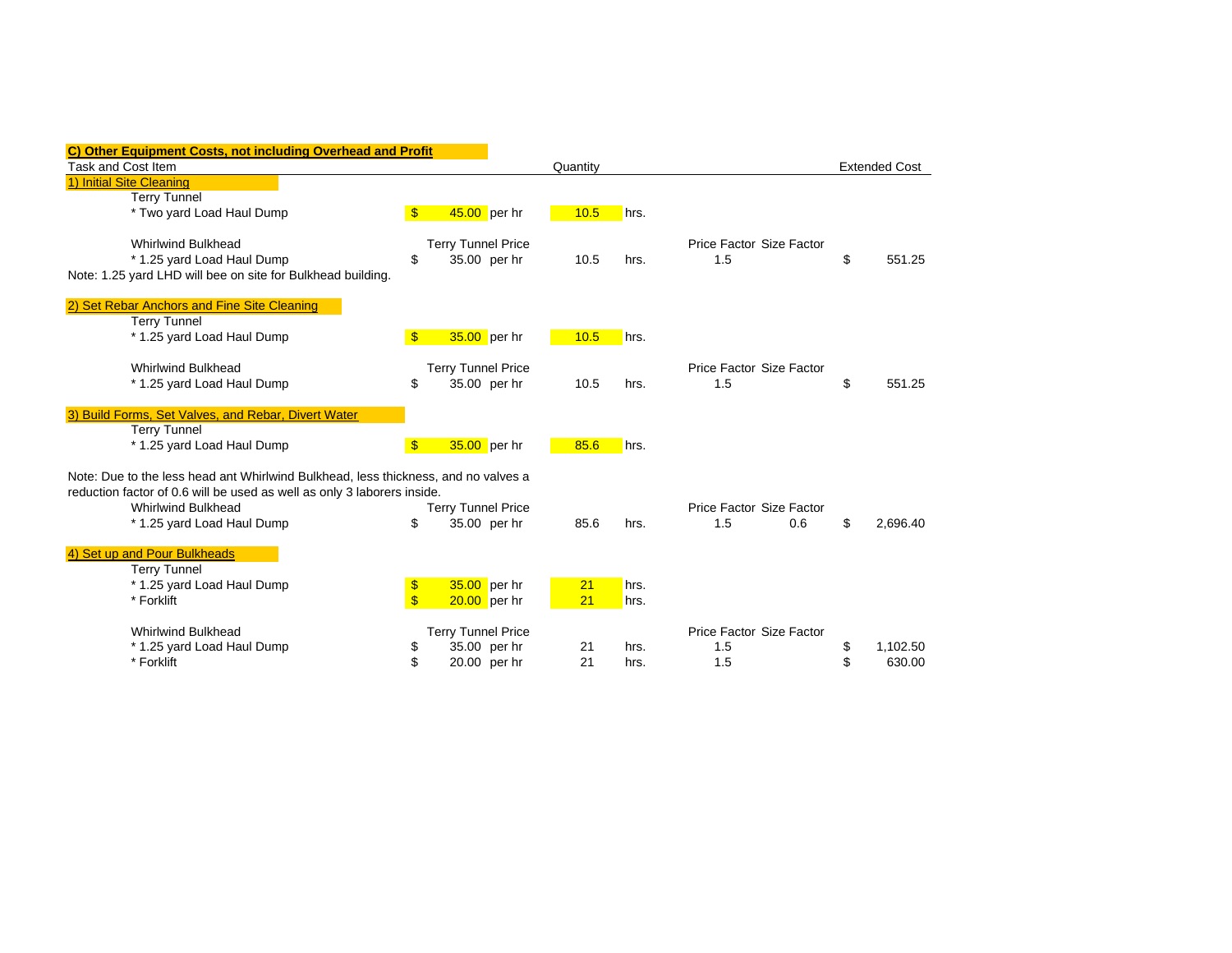| 5) Strip Forms, Move Equipment, and Grout Bulkhead        |                                                                    |
|-----------------------------------------------------------|--------------------------------------------------------------------|
| <b>Terry Tunnel</b>                                       |                                                                    |
| * 1.25 yard Load Haul Dump                                | $\mathbf{\$}$<br>$35.00$ per hr<br>120<br>hrs.                     |
| Note: Reduction factor for leaving the forms in place 0.8 |                                                                    |
| Whirlwind Bulkhead                                        | Price Factor Size Factor<br><b>Terry Tunnel Price</b>              |
| * 1.25 yard Load Haul Dump                                | 35.00 per hr<br>\$<br>100<br>1.5<br>5,617.50<br>1.07<br>hrs.<br>S. |
| 6) Miscellaneous Costs                                    |                                                                    |
| <b>Terry Tunnel</b>                                       |                                                                    |
| * Compressor usage                                        | 3.000.00 each<br>$\mathbb{S}$                                      |
| * Air Bean 25 pump usage                                  | 1,200.00 each<br>\$.                                               |
| * Flight 123 HP pump usage                                | 1,620.00 each<br>$\mathbf{s}$                                      |
| * GD 83 jackleg                                           | 1,125.00 each<br>$\mathbb{S}$                                      |
| * Outside loader                                          | $\mathbf{s}$<br>6,000.00 each                                      |
| .                                                         | .  .                                                               |

Note: A reduction factor of 0.5 will be used because less material will be moved and less work will be done and

a short rental period factor of 20% will be used

Whirlwind Bulkhead

Terry Tunnel Price

Price Factor Size Factor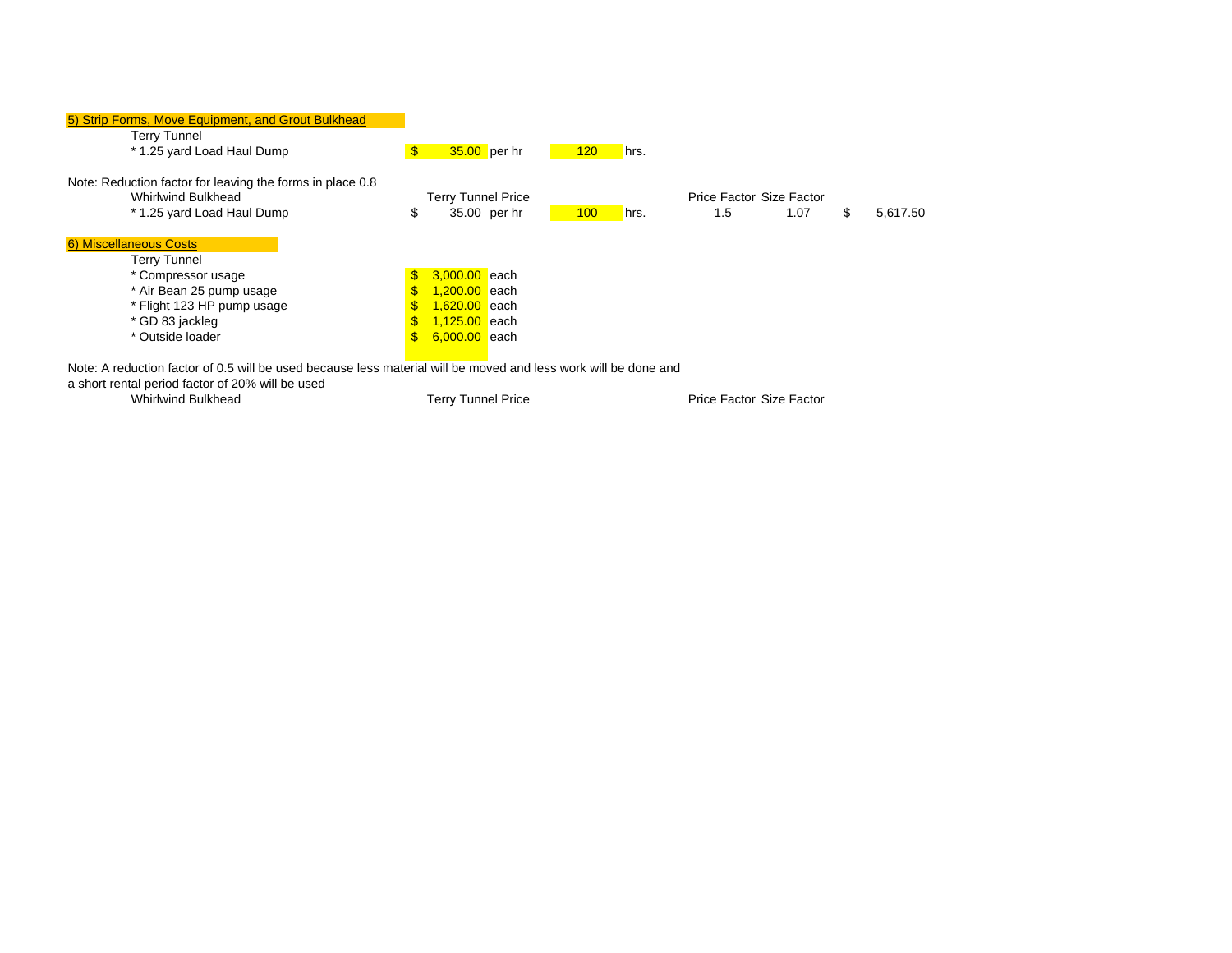| * Compressor usage                                          |     | 3.000.00 each         | 1.5 | $0.5*1.2$ | \$<br>2,700.00  |
|-------------------------------------------------------------|-----|-----------------------|-----|-----------|-----------------|
| * Air Bean 25 pump usage                                    |     | 1.200.00 each         | 1.5 | $0.5*1.2$ | \$<br>1,080.00  |
| * Flight 123 HP pump usage                                  |     | Not used at Whirlwind |     |           |                 |
| * GD 83 jackleg                                             | SS. | 1,125.00 each         | 1.5 | $0.5*1.2$ | \$<br>1,012.50  |
| * Outside loader                                            |     | 6,000,00 each         | 1.5 | $0.5*1.2$ | \$<br>5,400.00  |
| Subtotal Other Equipment, not including overhead and profit |     |                       |     |           | 21,341.40       |
| Overhead and profit@13.07%                                  |     |                       |     |           | 2.789.32        |
| Subtotal                                                    |     |                       |     |           | 24,130.72       |
| Add 5% DRMS administration required by statute              |     |                       |     |           | 1,206.54        |
| Other Equipment Component of Bulkhead Bond                  |     |                       |     |           | \$<br>25,337,26 |
| <b>Bond Amount for Whirlwind Bulkhead</b>                   |     |                       |     |           |                 |
| Supplies, Equipment, and Engineering                        |     |                       |     |           | 86.113.25       |
| Other Equipment                                             |     |                       |     |           | 25.337.26       |
| Total                                                       |     |                       |     |           | 111,450.51      |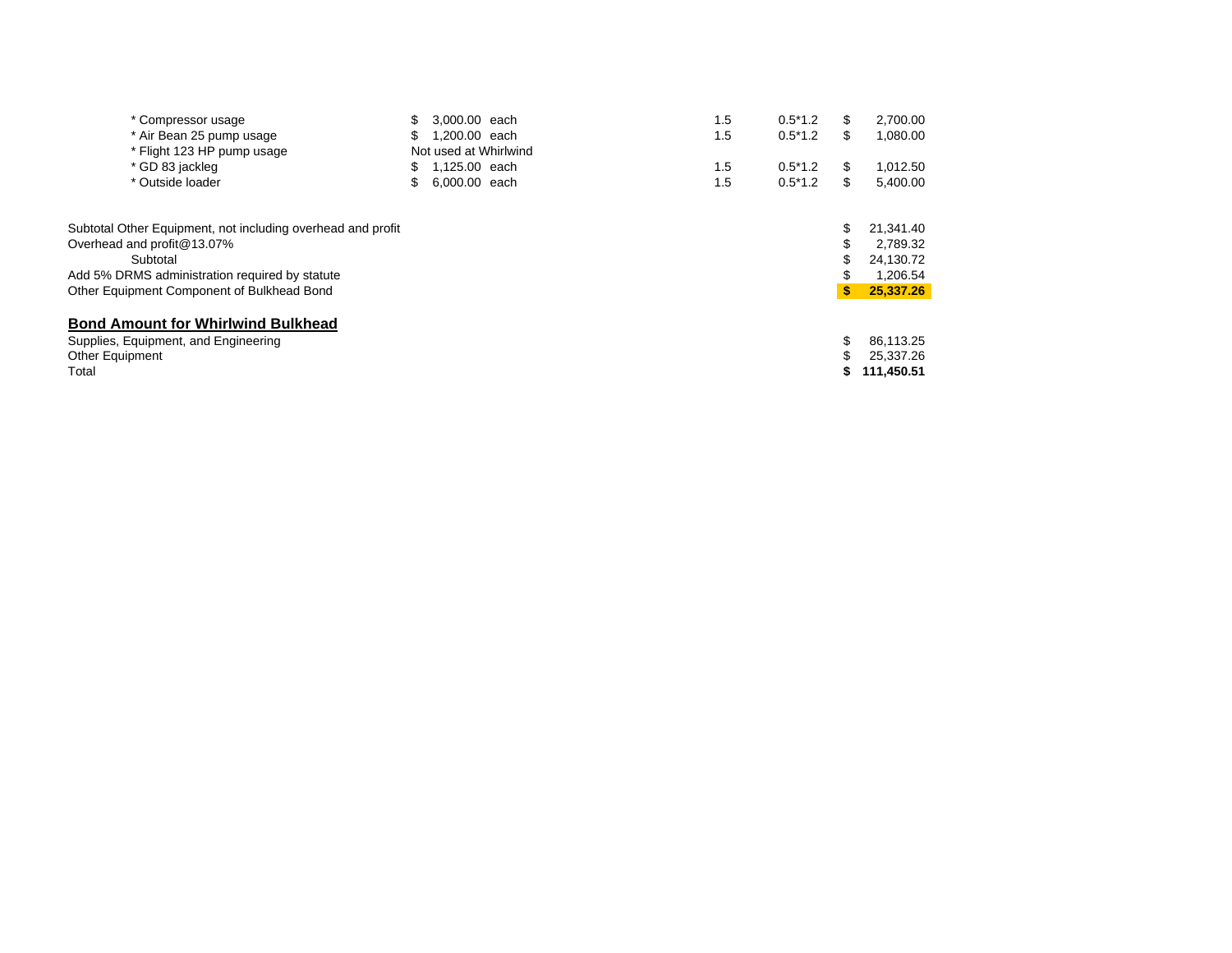## **ATTACHMENT C PACK RAT CONTINGENCY BULKHEAD SEAL COST ESTIMATE**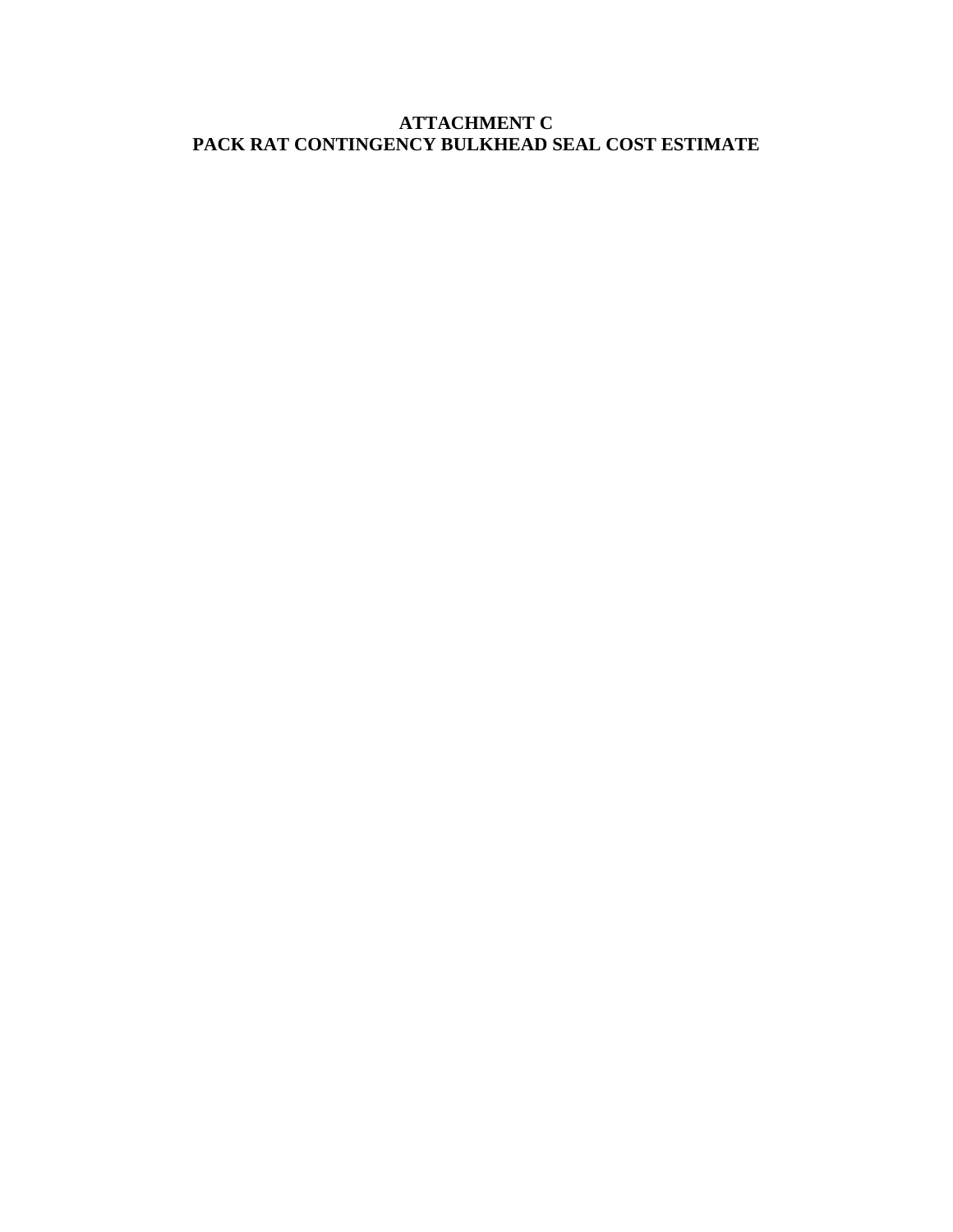## **ENERGY FUELS RESOURCES**



January 11, 2008

To Whom It May Concern:

Listed below you will find the job types as identified by the Division of Reclamation, Mining and Safety and Energy Fuels Resources' corresponding categories along with the designated pay rates.

| <b>Job Type</b>           | <b>EFR Job Type</b>     | Pay Rate \$ |
|---------------------------|-------------------------|-------------|
| Laborer                   | Laborer (2 employees)   | 16.00       |
| Laborer                   | Laborer (1 employees)   | 18.00       |
| <b>Equipment Operator</b> | Miner III (2 employees) | 24.00       |
| Welder                    | Mechanic (1 employees)  | 21.00       |
| Welder                    | Mechanic (2 employees)  | 24.00       |
| Welder                    | Mechanic (1 employees)  | 30.00       |
|                           | Electrician             | 30.00       |

Thank you,

Taparenus

DeeAnn Nazarenus Office Manager/HR

**Energy Fuels Resources** www.energyfuels.com

44 Union Blvd., Suite 600 Lakewood, Colorado 80228 Phone: 303-974-2140 Fax: 303-974-2141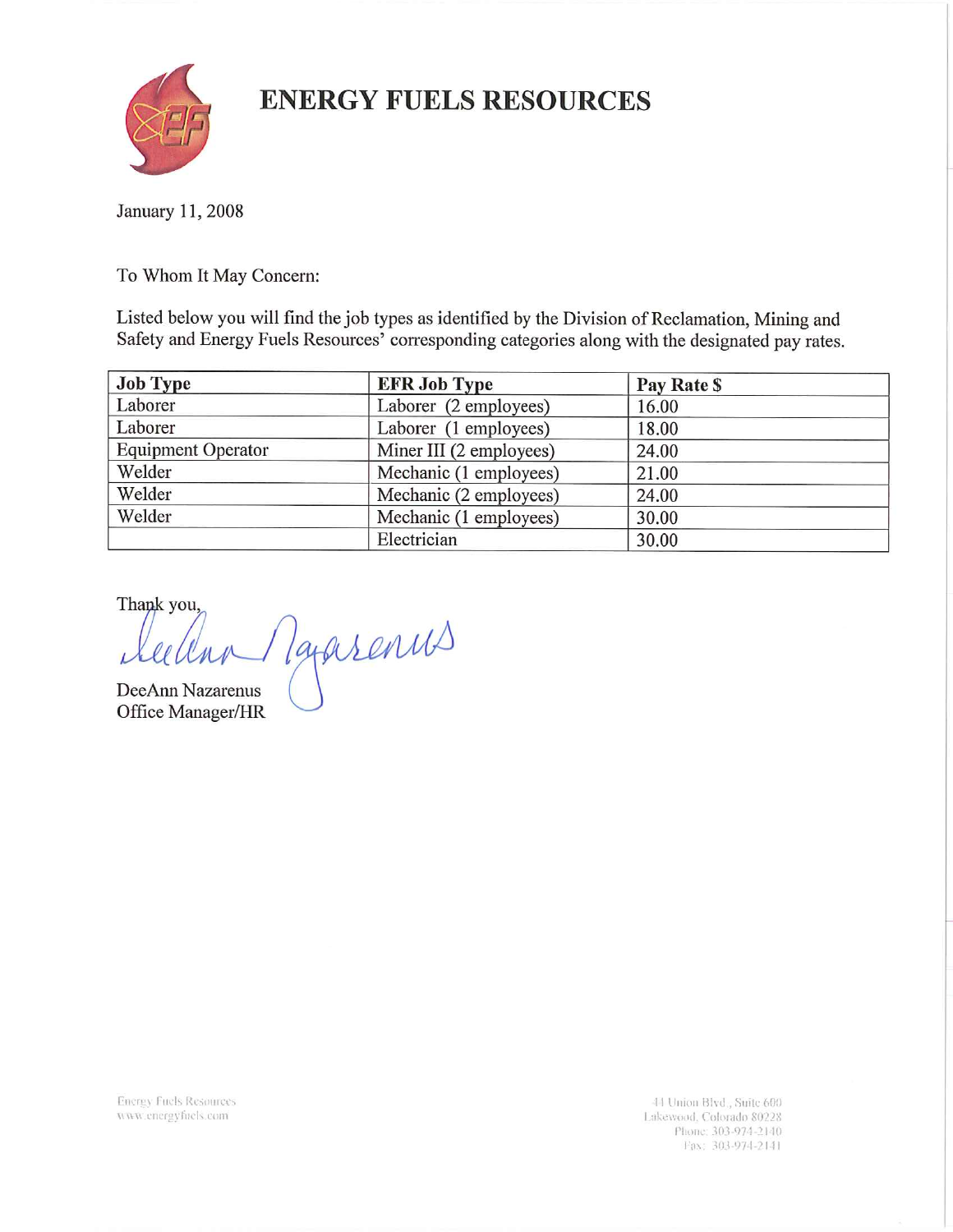#### **Labor Rates and Various Adjustment Factors**

Employees Including Overhead and Profit- RS Means (2007) Building Construction Costs Data

| Job Type                   | Base Pav | Benefits | <b>Profit and Overhead</b> | final pay |
|----------------------------|----------|----------|----------------------------|-----------|
| Laborer                    |          | 1.4      | 1.1307                     | 26.91     |
| Equipment Operator (light) | 24       | 1.4      | 1.1307                     | 37.99     |
| Carpenter                  | 30       | 1.4      | 1.1307                     | 47.49     |
| <b>Cement Finisher</b>     | 30       | 1.4      | 1.1307                     | 47.49     |
| Welder                     | 30       | 1.4      | 1.1307                     | 47.49     |

## Adjustment Factors: Terry Tunnel Bulkhead Costs to 2007 Costs

| Note: one foot added to Whirlwind Mine workings dimensions to account for notching of bulkheads |                           |
|-------------------------------------------------------------------------------------------------|---------------------------|
| Pack Rat Contingency bulkhead perimeter area (10'+10'+13'+13')1.6'=                             | <mark>73.6</mark> sq. ft. |
| Terry Tunnel bulkhead perimeter area (11'+11'+11'+11')8'=                                       | 352 sq. ft.               |
| Pack Rat Contingency bulkhead reduction factor: 73.6/352=                                       | 0.21                      |
|                                                                                                 |                           |
| Pack Rat Contingency bulkhead perimeter length $10'+10'+13'+13'=$                               | $46$ ft                   |
| Terry Tunnel bulkheads perimeter length 11'+11'+11'+11'=                                        | $44$ ft                   |
| Pack Rat Contingency bulkhead increase factor: 46/44=                                           | 1.05                      |
|                                                                                                 |                           |
| Pack Rat Contingency bulkhead cross sectional area 10'x13'=                                     | 130 sq. ft. each          |
| Terry Tunnel bulkhead cross sectional area 11'x11'=                                             | 121 sq. ft. each          |
| Pack Rat Contingency bulkhead increase factor: 130/121=                                         | 1.07                      |
|                                                                                                 |                           |
| Pack Rat Contingency bulkhead volume: (10'x13'x1.6'/)27=                                        | 7.7 cu. yd. each          |
| Terry Tunnel bulkhead volume: (11'x11'x8')/27=                                                  | 35.9 cu. yd. each         |
| Pack Rat Contingency increase factor: 7.7/35.9=                                                 | 0.21                      |
|                                                                                                 |                           |
| 1996 laborer \$16.39/hr. + 35% benefits =                                                       | $$22.13$ per hr           |
| 2007 laborer \$26.91/hr                                                                         | \$26.91 per hr            |
| Labor increase factor = $$26.91/\$22.13=$                                                       | 1.18                      |
|                                                                                                 |                           |
|                                                                                                 |                           |

Ventilation:

Pack Rat Contingency bulkhead ventilation factor: 4750/3800 = **1.25** Pack Rat Contingency Bulkhead estimated distance from the portal 4750' Terry Tunnel bulkhead 3800 linear feet (actual) inby the portal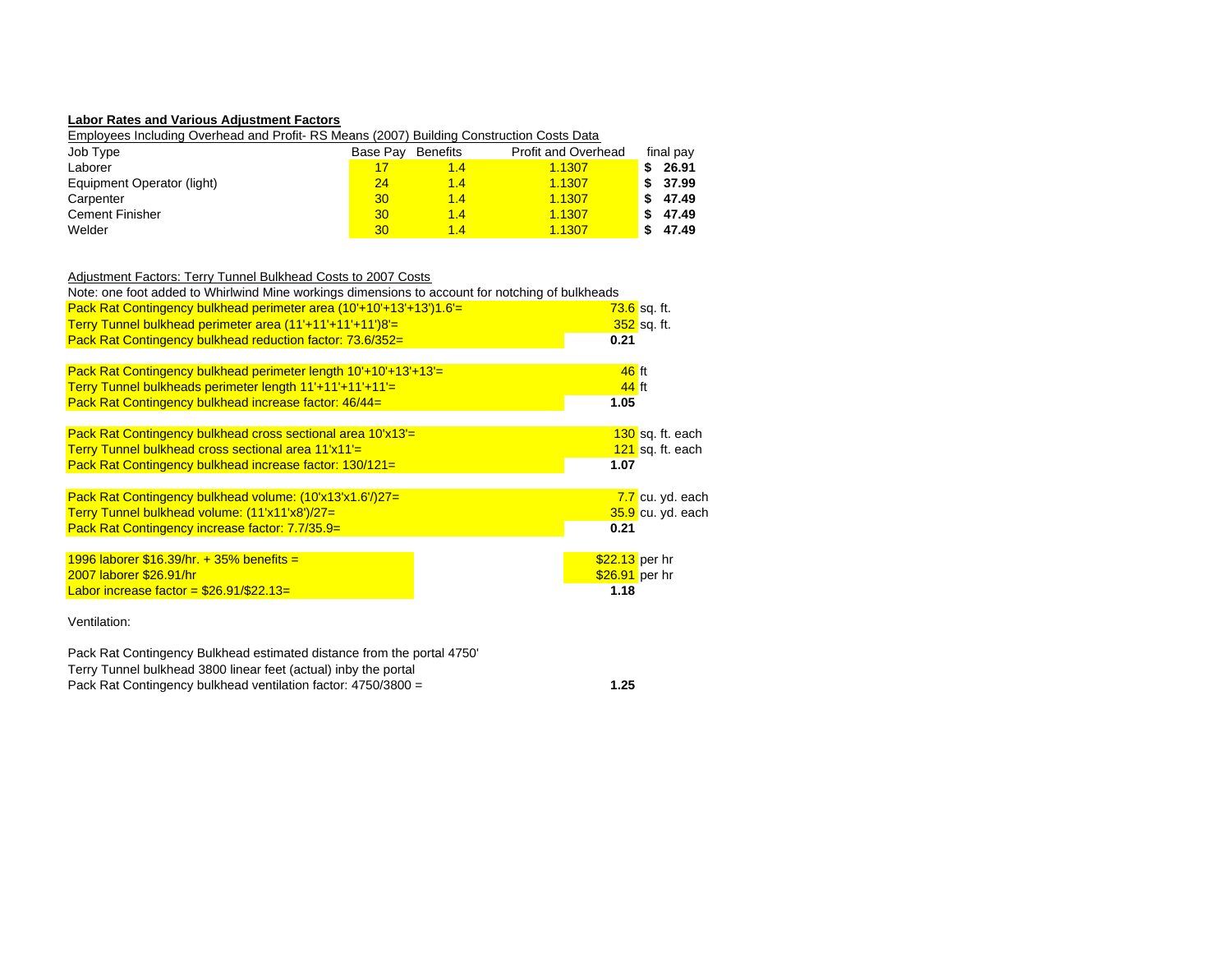| Adjustment from 1996 cost to 2007 costs from Means (2007) |       |
|-----------------------------------------------------------|-------|
| Index for $2007 =$                                        | 166.3 |
| Index for $1996=$                                         |       |

166.3/110.2=

| A) Bulkhead Installation Labor Estimate, includes Overhead and Profit                |    |               |                           |      |              |                 |                      |
|--------------------------------------------------------------------------------------|----|---------------|---------------------------|------|--------------|-----------------|----------------------|
| Task and Cost Item                                                                   |    |               | Quantity                  |      |              |                 | <b>Extended Cost</b> |
| 1) Initial site cleaning                                                             |    |               |                           |      |              |                 |                      |
| <b>Terry Tunnel</b>                                                                  |    |               | 50                        | hrs. |              |                 |                      |
|                                                                                      |    |               | <b>Terry Tunnel Hours</b> |      | Factor       |                 |                      |
| Pack Rat Contingency Bulkhead                                                        |    |               | 50                        |      | $0.21$ hr/hr |                 |                      |
|                                                                                      |    |               |                           |      |              |                 |                      |
| Pack Rat Contingency Bulkhead                                                        |    |               |                           |      |              |                 |                      |
| 1 laborer inside @                                                                   | \$ | 26.91 per hr. | 10.5                      | hrs. |              |                 | \$<br>282.56         |
| 1 laborer outside @                                                                  | \$ | 26.91 per hr. | 10.5                      | hrs. |              |                 | \$<br>282.56         |
| 1 equip.op. (light) @                                                                | \$ | 37.99 per hr. | 10.5                      | hrs. |              |                 | \$<br>398.91         |
|                                                                                      |    |               |                           |      |              | <b>Subtotal</b> | \$<br>964.03         |
|                                                                                      |    |               |                           |      |              |                 |                      |
| 2) Set rebar anchors and fine site cleaning<br><b>Terry Tunnel</b>                   |    |               | 50                        | hrs. |              |                 |                      |
|                                                                                      |    |               |                           |      | Factor       |                 |                      |
|                                                                                      |    |               | <b>Terry Tunnel Hours</b> | 50   | $0.21$ hr/hr |                 |                      |
| Pack Rat Contingency Bulkhead                                                        |    |               |                           |      |              |                 |                      |
| Pack Rat Contingency Bulkhead                                                        |    |               |                           |      |              |                 |                      |
| 1 laborer inside @                                                                   | \$ | 26.91 per hr. | 10.5                      | hrs. |              |                 | \$<br>282.56         |
| 1 laborer outside @                                                                  | \$ | 26.91 per hr. | 10.5                      | hrs. |              |                 | \$<br>282.56         |
| 1 equip.op. (light) @                                                                | \$ | 37.99 per hr. | 10.5                      | hrs. |              |                 | \$<br>398.91         |
|                                                                                      |    |               |                           |      |              | <b>Subtotal</b> | \$<br>964.03         |
|                                                                                      |    |               |                           |      |              |                 |                      |
| 3) Build Forms, Set Pipes, Valves, and Rebar, Divert Water                           |    |               |                           |      |              |                 |                      |
| <b>Terry Tunnel</b>                                                                  |    |               | 80                        | hrs. |              |                 |                      |
|                                                                                      |    |               | <b>Terry Tunnel Hours</b> |      | Factor       |                 |                      |
| Pack Rat Contingency Bulkhead                                                        |    |               | 80                        |      | $1.07$ hr/hr |                 |                      |
|                                                                                      |    |               |                           |      |              |                 |                      |
|                                                                                      |    |               |                           |      |              |                 |                      |
| Note: Due to the less head ant Pack Rat Contingency Bulkhead, less thickness, and no |    |               |                           |      | Factor       |                 |                      |
| valves a reduction factor of 0.6 will be used as well as only 3 laborers inside.     |    |               |                           |      | $0.6$ hr/hr  |                 |                      |
| Pack Rat Contingency Bulkhead                                                        |    |               |                           |      |              |                 |                      |
| 3 laborer inside @                                                                   | \$ | 26.91 per hr. | 85.6                      | hrs. |              |                 | \$<br>4,146.39       |
| 1 laborer outside @                                                                  | \$ | 26.91 per hr. | 85.6                      | hrs. |              |                 | \$<br>1,382.13       |
| 1 equip.op. (light) @                                                                | \$ | 37.99 per hr. | 85.6                      | hrs. |              |                 | \$<br>1,951.24       |
| Pack Rat Contingency Coffer Dam                                                      | \$ | 37.99 per hr. | 40                        | hrs. |              |                 | \$<br>1,519.66       |
|                                                                                      |    |               |                           |      |              | <b>Subtotal</b> | \$<br>8,999.43       |

**1.5**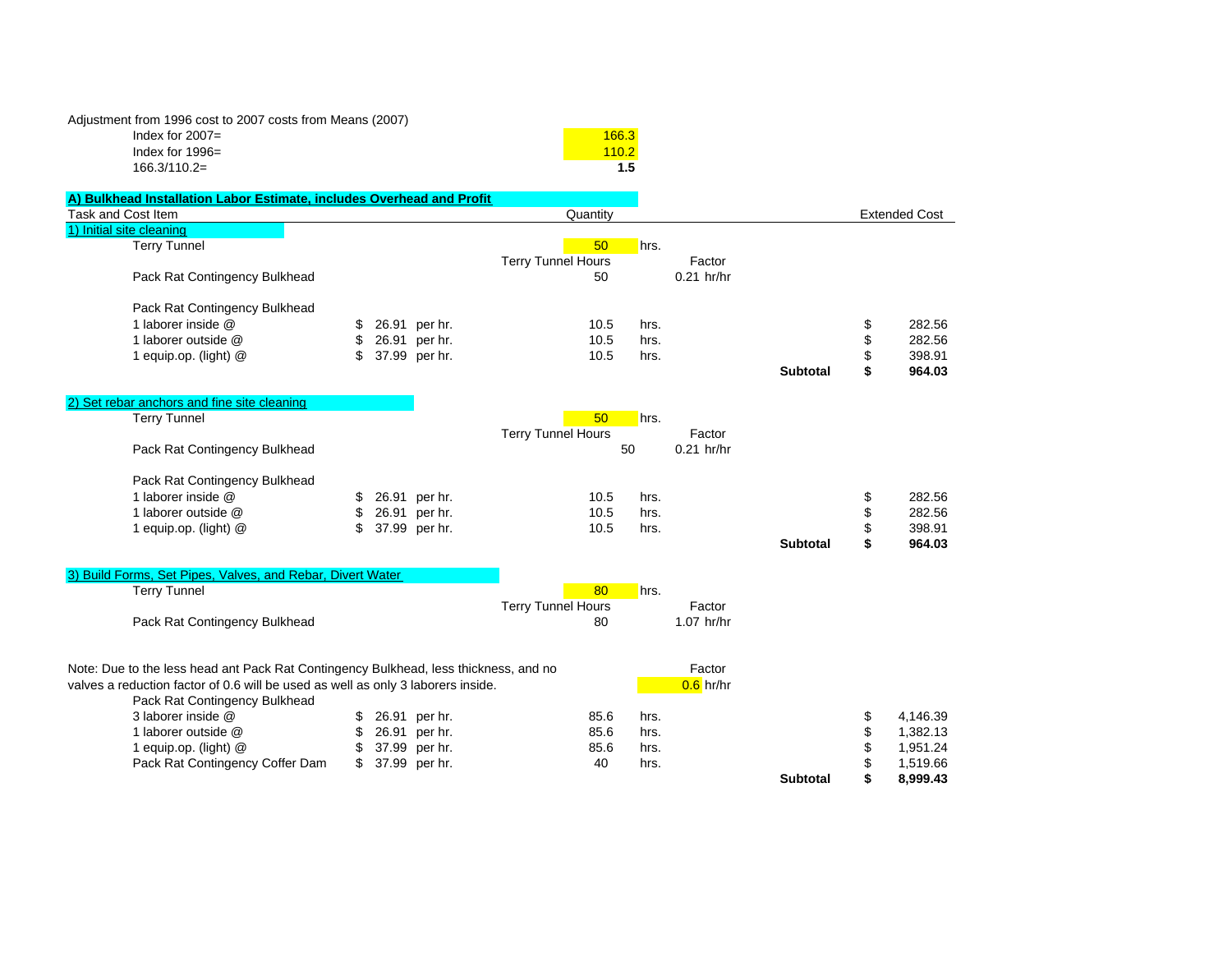## 4) Brace Form in Preparation for Concrete Pour

| Terry Tunnel, General labor<br>Terry Tunnel, Welder   |    |               | 40<br>20<br><b>Terry Tunnel Hours</b> | hrs.<br>hrs. | Factor       |                 |    |          |
|-------------------------------------------------------|----|---------------|---------------------------------------|--------------|--------------|-----------------|----|----------|
| Pack Rat Contingency Bulkhead, General labor          |    |               | 40                                    |              | $1.07$ hr/hr |                 |    |          |
| Pack Rat Contingency Bulkhead, Welder                 |    |               | 20                                    |              | 1.07 hr/hr   |                 |    |          |
|                                                       |    |               |                                       |              |              |                 |    |          |
| Pack Rat Contingency Bulkhead                         |    |               |                                       |              |              |                 |    |          |
| 3 laborer inside @                                    |    | 26.91 per hr. | 42.8                                  | hrs.         |              |                 | \$ | 4,607.10 |
| 1 laborer outside @                                   | \$ | 26.91 per hr. | 42.8                                  | hrs.         |              |                 | \$ | 1,151.78 |
| 1 welder @                                            |    | 47.49 per hr. | 21.4                                  | hrs.         |              |                 | \$ | 1,016.27 |
|                                                       |    |               |                                       |              |              | <b>Subtotal</b> | \$ | 6,775.15 |
|                                                       |    |               |                                       |              |              |                 |    |          |
| 5) Set up and pour Bulkhead                           |    |               |                                       |              |              |                 |    |          |
| Terry Tunnel, General labor                           |    |               |                                       | $890$ hrs.   |              |                 |    |          |
| Terry Tunnel, Overtime during pour                    |    |               | \$2,157.30                            |              |              |                 |    |          |
| Terry Tunnel, salary (management) during pour         |    |               | \$2.987.05                            |              |              |                 |    |          |
| Terry Tunnel, contract labor for pour                 |    |               | $\mathbf{s}$<br>864.00                |              |              |                 |    |          |
| Terry Tunnel, outside man                             |    |               |                                       | $100$ hrs.   |              |                 |    |          |
| Pack Rat Contingency Bulkhead                         |    |               | <b>Terry Tunnel Hours</b>             |              | Factor       |                 |    |          |
| General labor @                                       | \$ | 26.91 per hr. | 890                                   |              | $0.21$ hr/hr |                 | \$ | 5,029.60 |
| Overtime during pour                                  |    |               | \$2,157.30                            |              | $0.21$ hr/hr |                 | \$ | 453.03   |
| Salary (management) during pour                       |    |               | \$2,987.05                            |              | $0.21$ hr/hr |                 | \$ | 627.28   |
| Contract labor for pour                               |    |               | 864.00<br>\$.                         |              | $0.21$ hr/hr |                 | \$ | 181.44   |
| Outside man @                                         | \$ | 26.91 per hr. | 100                                   |              | $0.21$ hr/hr |                 |    | 565.12   |
|                                                       |    |               |                                       |              |              | <b>Subtotal</b> | \$ | 6,856.48 |
|                                                       |    |               |                                       |              |              |                 |    |          |
| 6) Strip Forms, move equipment, Grout Bulkhead        |    |               |                                       |              |              |                 |    |          |
| Terry Tunnel, general labor                           |    |               | 120                                   | hrs.         |              |                 |    |          |
| Note: Reduction factor for using less bulky forms 0.8 |    |               |                                       |              |              |                 |    |          |
| Pack Rat Contingency Bulkhead                         |    |               | <b>Terry Tunnel Hours</b>             |              | Factor       |                 |    |          |
| General labor @                                       | \$ | 26.91 per hr. | 120                                   | $1.07*0.8$   | hr/hr        |                 | S  | 2,764.26 |
|                                                       |    |               |                                       |              |              | <b>Subtotal</b> | \$ | 2.764.26 |
|                                                       |    |               |                                       |              |              |                 |    |          |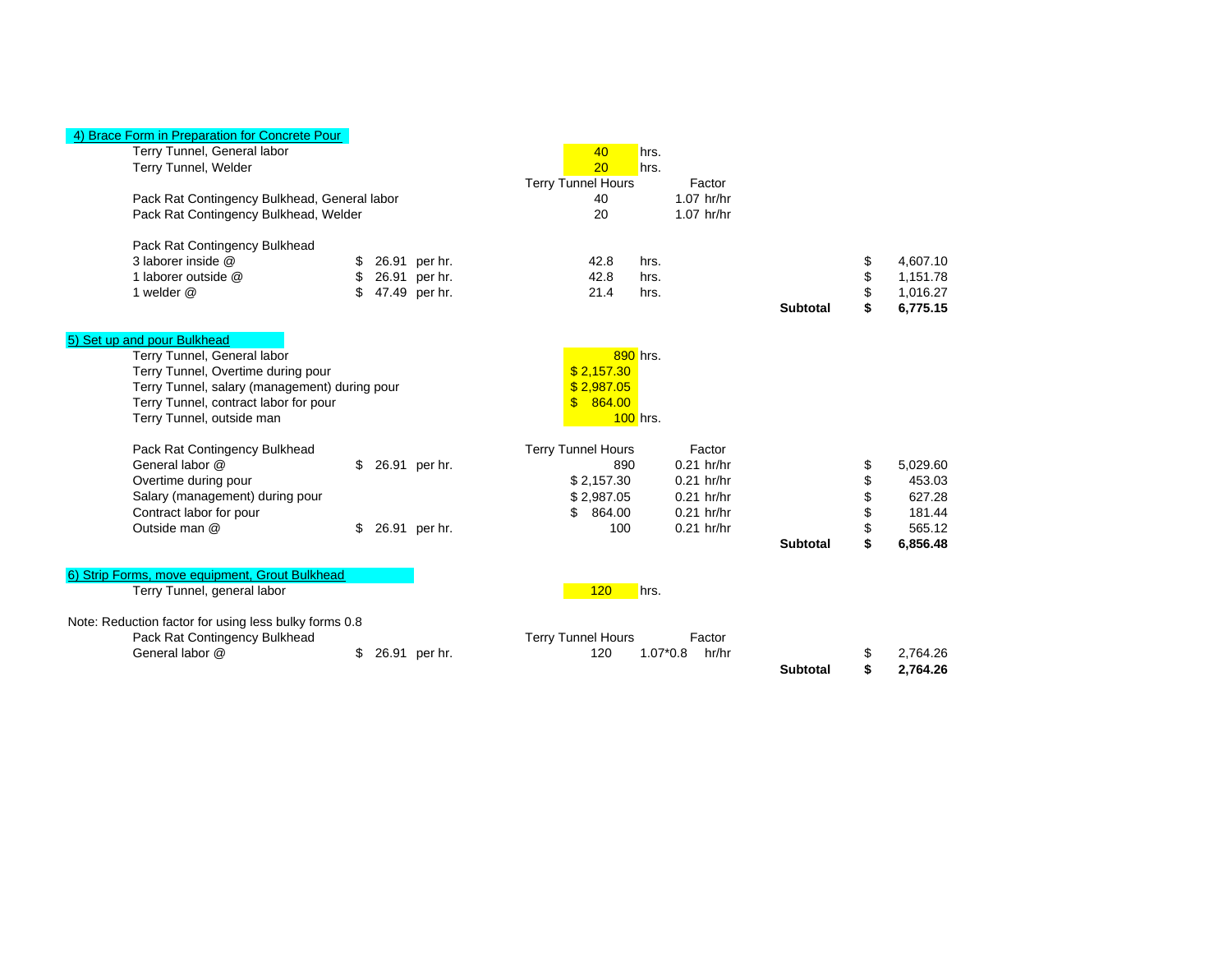| 40                              |                        |                 |                 |                                    |
|---------------------------------|------------------------|-----------------|-----------------|------------------------------------|
| <b>Terry Tunnel Hours</b><br>40 | Factor<br>$1.25$ hr/hr | <b>Subtotal</b> | \$              | 1,345.53<br>1.345.53               |
|                                 |                        |                 |                 | 28.668.93<br>1,433.45<br>30.102.38 |
|                                 |                        | hrs.            | <b>Subtotal</b> |                                    |

| B) Supplies, Parts, Equipment Rental, and Engineering Costs, including Overhead and Profit |                           |                 |          |                              |     |                          |                      |
|--------------------------------------------------------------------------------------------|---------------------------|-----------------|----------|------------------------------|-----|--------------------------|----------------------|
| Task and Cost Item                                                                         |                           |                 | Quantity |                              |     |                          | <b>Extended Cost</b> |
| 1) Set Rebar Anchors and Fine Site Cleaning                                                |                           |                 |          |                              |     |                          |                      |
| <b>Terry Tunnel</b>                                                                        |                           |                 |          |                              |     |                          |                      |
| * Sand Blaster                                                                             | \$                        | 20.00 per day   | 3        | days                         |     |                          |                      |
| * Non-shrink grout, 1-bag                                                                  |                           | $10.16$ per bag |          | bag                          |     |                          |                      |
| * Sand blaster sand, 30# grit, 100 lb. bag                                                 | \$                        | 7.36 per bag    | 3        | bag                          |     |                          |                      |
|                                                                                            | <b>Terry Tunnel price</b> |                 |          | <b>Terry Tunnel Quantity</b> |     | Price Factor Size Factor |                      |
| Pack Rat Contingency Bulkhead                                                              |                           |                 |          |                              |     |                          |                      |
| * Sand Blaster                                                                             | \$                        | 20.00 per day   | 3        | days                         | 1.5 | 0.21                     | 18.90                |
| * Non-shrink grout, 1-bag                                                                  |                           | 10.16 per bag   |          | bag                          | 1.5 |                          | 15.24                |
| Sand blaster sand, 30# grit, 100 lb. bag                                                   | \$                        | 7.36 per bag    |          | bag                          | 1.5 |                          | 11.04                |
|                                                                                            |                           |                 |          |                              |     | <b>Subtotal</b>          | 45.18                |

#### 2) Build Forms, Set Pipes, Valves, and Rebar, Divert Water

| Terry Tunnel                              |                     |               |
|-------------------------------------------|---------------------|---------------|
| * 8"x8"x16' timbers                       | \$<br>2,196.00 each |               |
| * 2"x6"x14' timbers                       | \$<br>381.00 each   |               |
| * 2"x12"x14' timbers                      | \$<br>$150.00$ each |               |
| * 8" DRISCO pipe w/ flanges               | \$<br>$420.00$ each |               |
| * #9 rebar                                | \$<br>928.00 each   |               |
| $*$ #6 rebar                              | \$<br>$128.00$ each |               |
| * Concrete Block (pipe support)           | \$<br>$252.00$ each |               |
| * 6" stainless bypass pipe                | \$<br>2,250.00 each |               |
| * 1" stainless monitoring pipe            | \$<br>$618.00$ each |               |
| * 6" stainless gate valve                 | \$<br>3.986.00      | <b>l</b> each |
| * Miscellaneous bolt packages and gaskets | \$<br>155.00        | <b>l</b> each |
| * Freight                                 | \$<br>200.00        | leach         |
|                                           |                     |               |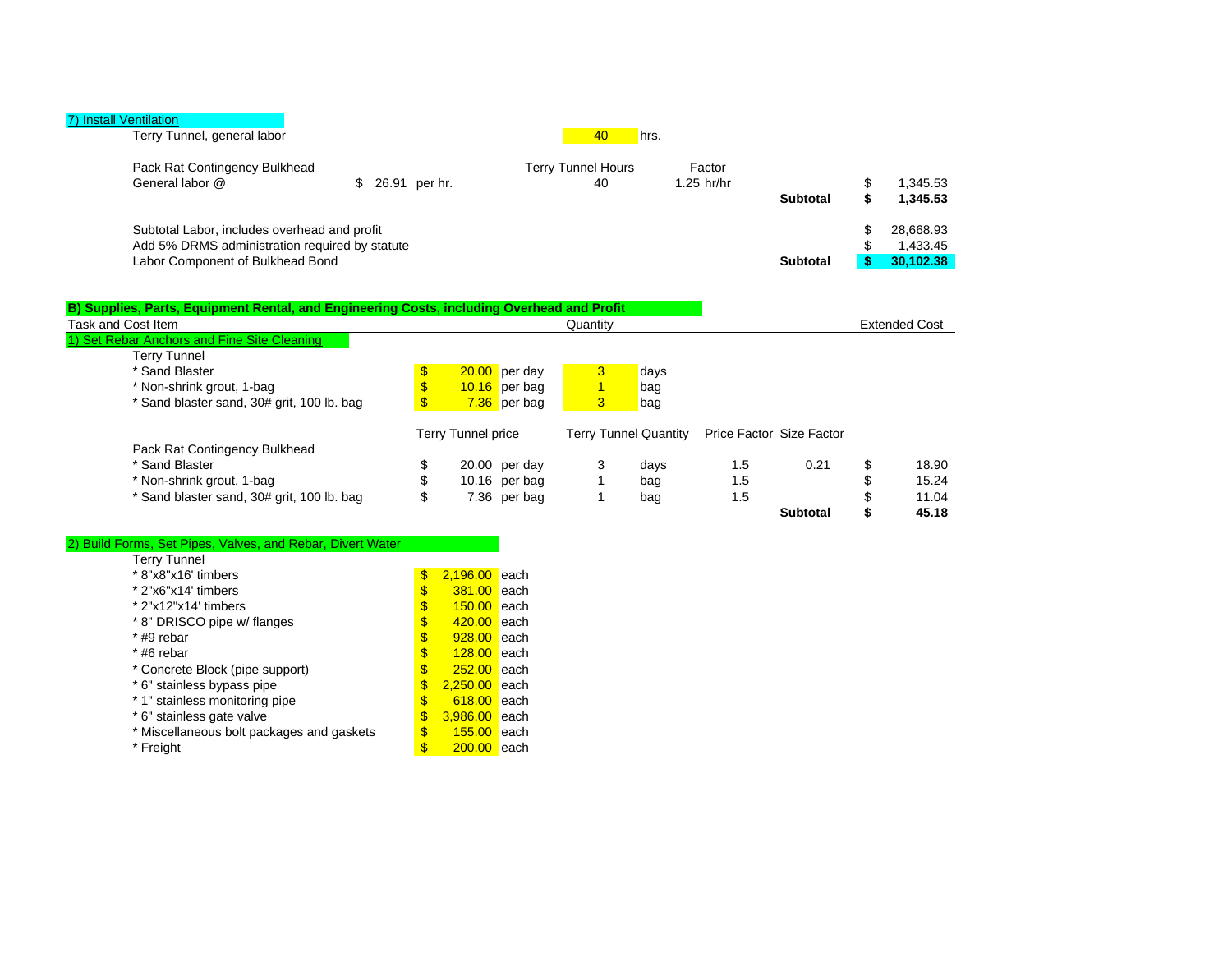Note: Reduction factor of 0.7 will be used because of less head, less materials, less complex

| Pack Rat Contingency Bulkhead             | Terry Tunnel price       | <b>Reduction Factor</b> |     | Price Factor Size Factor |    |          |
|-------------------------------------------|--------------------------|-------------------------|-----|--------------------------|----|----------|
| * 8"x8"x16' timbers                       | 2.196.00 each<br>\$      | 0.7                     | 1.5 | 1.07                     | S  | 2.467.21 |
| * 2"x6"x14' timbers                       | 381.00 each              | 0.7                     | 1.5 | 1.07                     | \$ | 428.05   |
| * 2"x12"x14' timbers                      | 150.00 each              | 0.7                     | 1.5 | 1.07                     | \$ | 168.53   |
| * 8" DRISCO pipe w/ flanges               | Not used at Pack Rat Cor |                         |     |                          |    |          |
| $*$ #9 rebar                              | 928.00 each              | 0.7                     | 1.5 | 1.07                     | S  | 1.042.61 |
| $*$ #6 rebar                              | 128,00 each              | 0.7                     | 1.5 | 1.07                     | S  | 143.81   |
| * Concrete Block (pipe support)           | 252,00 each              | 0.7                     | 1.5 |                          |    | 264.60   |
| * 6" stainless bypass pipe                | Not used at Pack Rat Cor |                         |     |                          |    |          |
| * 1" stainless monitoring pipe            | \$<br>618.00 each        | 0.7                     | 1.5 | 1.6''/8''                | \$ | 129.78   |
| * 6" stainless gate valve                 | Not used at Pack Rat Cor |                         |     |                          |    |          |
| * Miscellaneous bolt packages and gaskets | \$<br>155.00 each        | 0.7                     | 1.5 |                          | \$ | 162.75   |
| * Freight                                 | 200.00<br>each           | 0.7                     | 1.5 |                          |    | 210.00   |
|                                           |                          |                         |     | <b>Subtotal</b>          |    | 5.017.33 |

#### Terry Tunnel 3) Brace Forms

| $I$ city fullition            |          |               |       |
|-------------------------------|----------|---------------|-------|
| * Equipment: Welder and torch | <b>S</b> | 200.00 each   |       |
| * Angle Iron                  | <b>S</b> | $296.00$ each |       |
| * #8 thread bar               | <b>S</b> | $163.00$ each |       |
| * #8 bevel and flat washers   | \$       | $71.00$ each  |       |
| * 2" schedule 20 pipe         | \$       | 148.00 each   |       |
| * Celtite                     |          | 81.00         | leach |

## Note: Reduction factor of 0.7 will be used because of less head, less materials, less complex

| Pack Rat Contingency Bulkhead | Terry Tunnel price | <b>Reduction Factor</b> |     | Price Factor Size Factor |         |
|-------------------------------|--------------------|-------------------------|-----|--------------------------|---------|
| * Equipment: Welder and torch | 200.00 each        | 0.7                     | 1.5 | 1.07                     | 210.00  |
| * Angle Iron                  | 296.00 each        | 0.7                     | 1.5 | 1.07                     | 310.80  |
| * #8 thread bar               | 163.00 each        | 0.7                     | 1.5 | 1.07                     | 171.15  |
| * #8 bevel and flat washers   | 71.00 each         | 0.7                     | 1.5 | 1.07                     | 74.55   |
| * 2" schedule 20 pipe         | 148.00 each        | 0.7                     | 1.5 | 1.07                     | 155.40  |
| * Celtite                     | 81.00 each         | 0.7                     | 1.5 | 1.07                     | 85.05   |
|                               |                    |                         |     | Subtotal                 | .006.95 |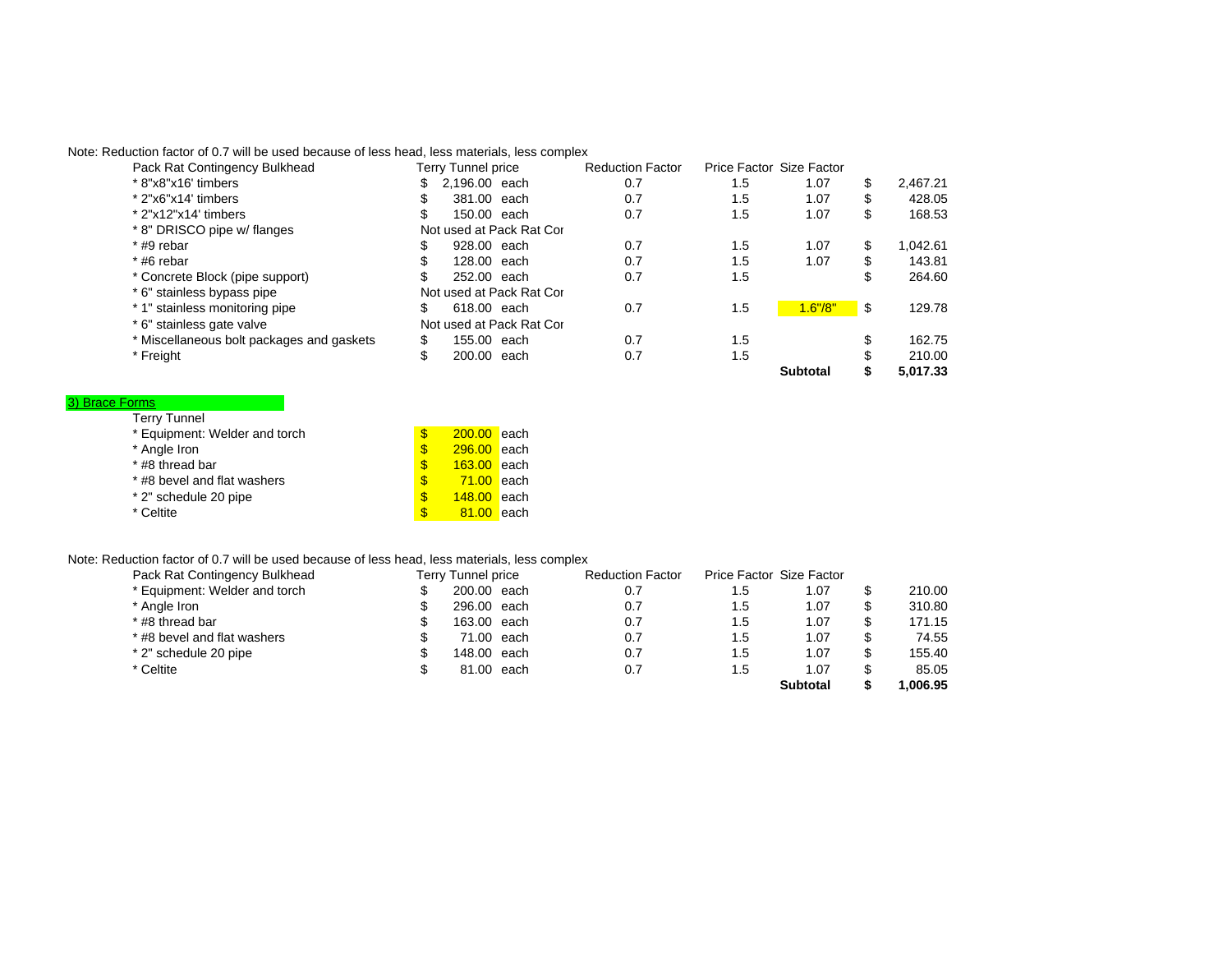#### 4) Set up and Pour Bulkhead

| Terry Tunnel                  |                     |                        |
|-------------------------------|---------------------|------------------------|
| * Rent two 9 cu.ft. mixers    | \$                  | $500.00$ per month     |
| * Rent auger feed             | \$                  | $250.00$ per month     |
| * Rent concrete pump          | \$                  | $2,000.00$ per month   |
| * Rent concrete pipe and hose | \$                  | $350.00$ per month     |
| * Concrete vibrator           | \$                  | 60.00 per month        |
| * Rent roller conveyors       | \$                  | $250.00$ per month     |
| * Concrete                    | \$                  | 6,679.00 material cost |
| * Delay set                   | \$<br>$248.00$ each |                        |
| * Plasticizer                 | \$<br>$136.00$ each |                        |
| * Type V cement               | \$<br>$280.00$ each |                        |
| * Meals during pour           | \$<br>345.00 each   |                        |

#### Note: Increase factor of 20%will be used because a shoter rental will be a higher cost per time

| Pack Rat Contingency Bulkhead | Terry Tunnel price |                        |        |     | Price Factor Size Factor |    |          |
|-------------------------------|--------------------|------------------------|--------|-----|--------------------------|----|----------|
| * Rent 9 cu.ft. mixers        |                    | 62.50 per week         | 2 week | 1.5 | 1.2                      |    | 225.00   |
| * Rent auger feed             |                    | 62.50 per week         | 2 week | 1.5 | 1.2                      | J  | 225.00   |
| * Rent concrete pump          |                    | 500.00 per week        | 2 week | 1.5 | 1.2                      | \$ | 1,800.00 |
| * Rent concrete pipe and hose |                    | 87.50 per week         | 2 week | 1.5 | 1.2                      | J  | 315.00   |
| * Concrete vibrator           |                    | 15.00 per week         | 2 week | 1.5 | 1.2                      | J  | 54.00    |
| * Rent roller conveyors       |                    | 62.50 per week         | 2 week | 1.5 | 1.2                      | \$ | 225.00   |
| * Concrete                    |                    | 6,679.00 material cost |        | 1.5 | 0.21                     | S  | 2,103.89 |
| * Delay set                   | 248.00 each        |                        |        | 1.5 | 0.21                     |    | 78.12    |
| * Plasticizer                 | 136.00 each        |                        |        | 1.5 | 0.21                     |    | 42.84    |
| * Type V cement               | 280.00 each        |                        |        | 1.5 | 0.21                     | S  | 88.20    |
| * Meals during pour           | 345.00 each        |                        |        | 1.5 | 0.21                     |    | 108.68   |
|                               |                    |                        |        |     | <b>Subtotal</b>          |    | 5.265.72 |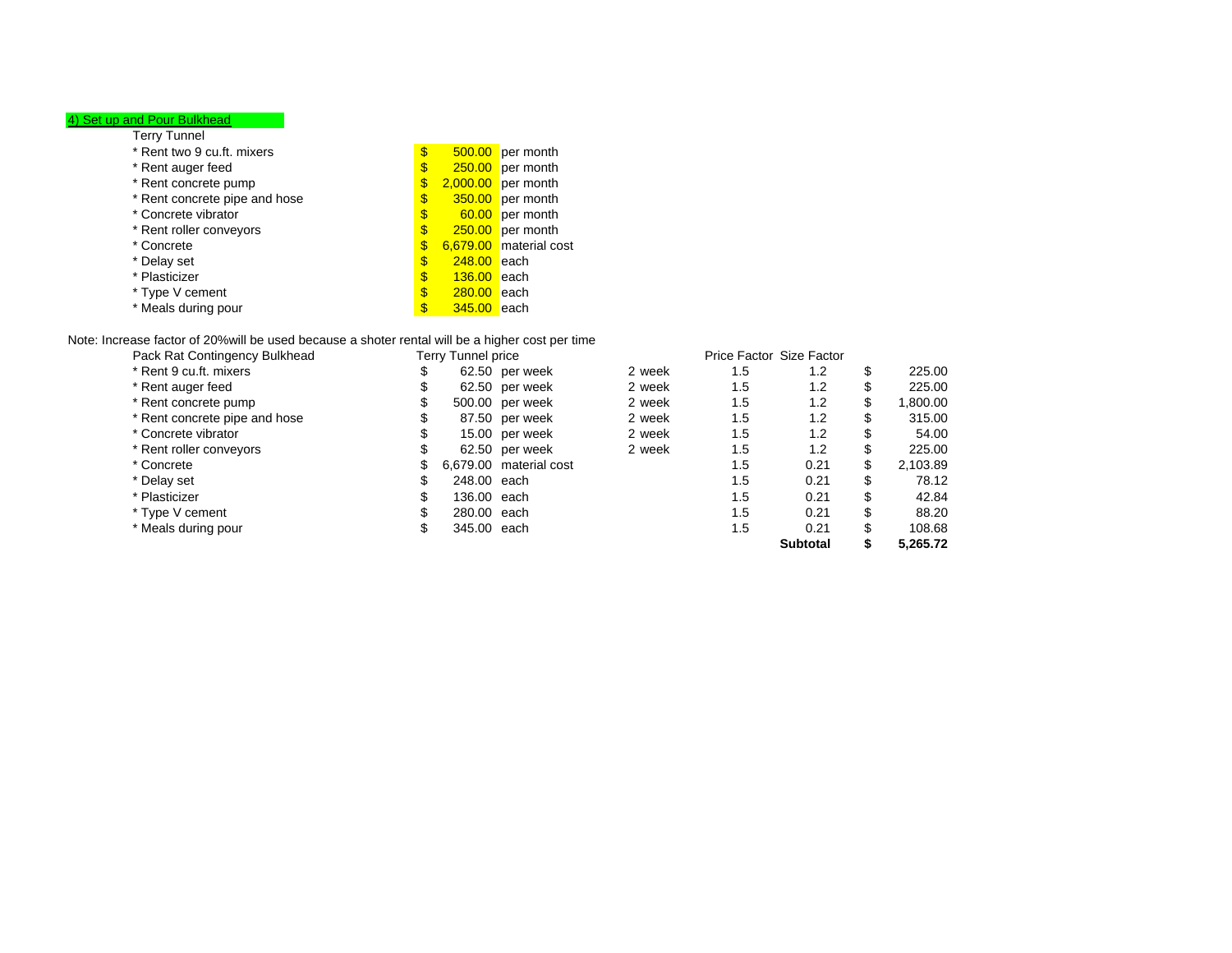| 5) Strip Forms, Move Equipment, and Grout Bulkhead |  |
|----------------------------------------------------|--|
|----------------------------------------------------|--|

|                               |   |                           |         |     | <b>Subtotal</b>          |   | 1.682.40 |
|-------------------------------|---|---------------------------|---------|-----|--------------------------|---|----------|
| * Type V cement               | æ | 112.00 each               |         | 1.5 | 1.05                     | S | 176.40   |
| * Packers                     | Œ | 480.00 each               |         | 1.5 | 1.05                     | S | 756.00   |
| * Grout mixer and pump        | S | 250.00 per week           | 2 weeks | 1.5 |                          |   | 750.00   |
| Pack Rat Contingency Bulkhead |   | <b>Terry Tunnel Price</b> |         |     | Price Factor Size Factor |   |          |
| * Type V cement               |   | $112.00$ each             |         |     |                          |   |          |
| * Packers                     |   | 480.00 each               |         |     |                          |   |          |
| * Grout mixer and pump        |   | $250.00$ per week         | 2 weeks |     |                          |   |          |

**Subtotal 1,682.40 \$** 

#### Terry Tunnel 6) Miscellaneous Costs

| * Engineering design                                | \$  | 4,538.00 each |                      |
|-----------------------------------------------------|-----|---------------|----------------------|
| * Engineering Inspections                           | \$  | 2,077.00 each |                      |
| * Material Testing                                  | S   | $168.00$ each |                      |
| * Miscellaneous small hand tool usage               | \$  | 3,000.00 each |                      |
| * Miscellaneous materials (nails, bits, wire, etc.) | \$  | 3,000.00 each |                      |
| * Diesel                                            | \$  | 1,500.00 each |                      |
| * Electricity                                       | \$  |               | $5,000.00$ per month |
| * Safety supplies                                   | \$  | 1,000.00 each |                      |
| * Intake screen, bypass pipe                        | \$. | 200.00 each   |                      |
|                                                     |     |               |                      |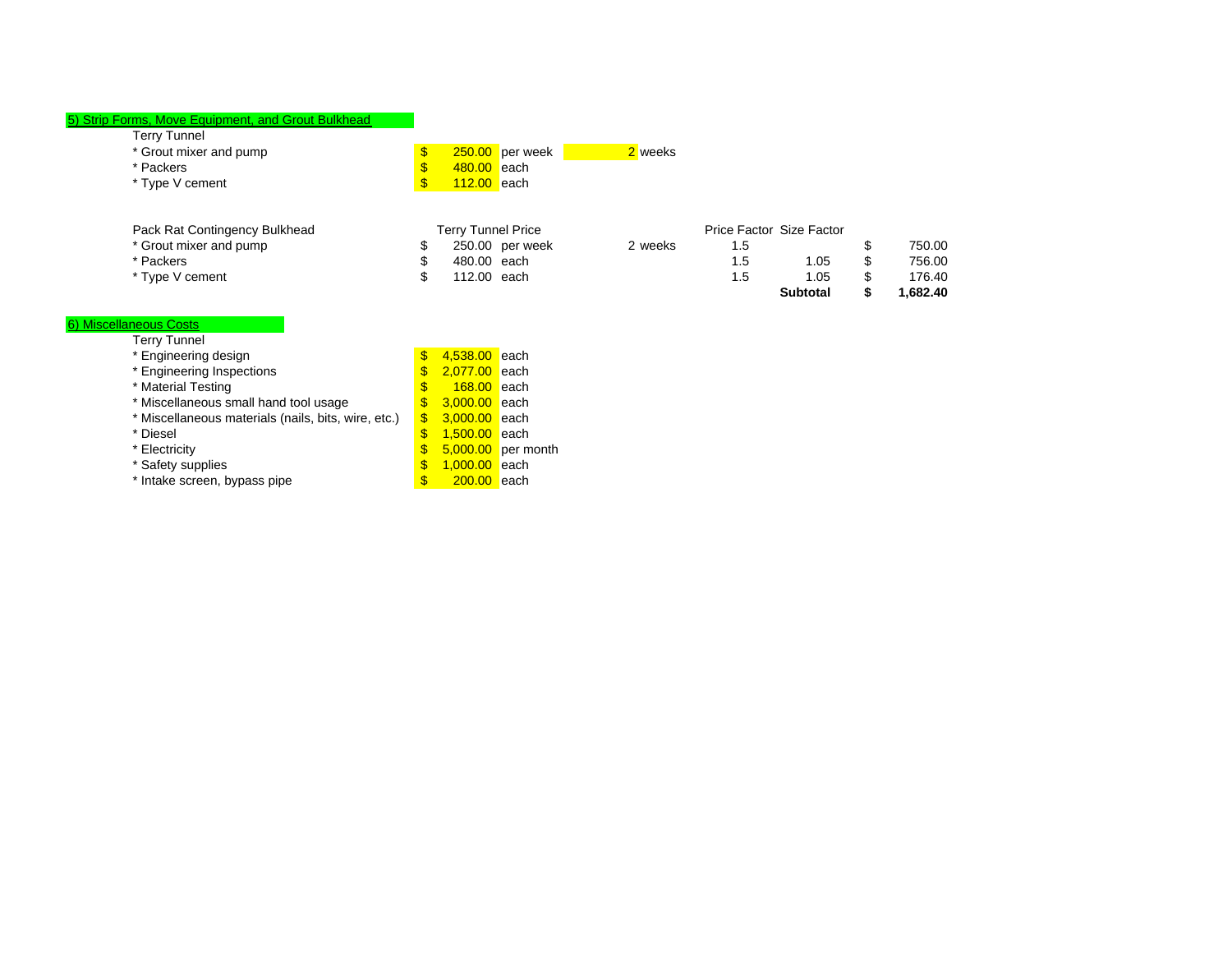Note: Reduction factor of 0.7 will be used for items that apply because of less head, less materials, less complex; a reduction factor of 0.5 will be used for Safety supplies because they will be used for half as long, and the enginerring design for the Pack Rat Contingency Bulkhead will be very similar to the Whirlwind Decline Bulkhead so a reduction factor of 0.5 will be used

| Pack Rat Contingency Bulkhead                       |    | <b>Terry Tunnel Price</b> |                   |         |     | Price Factor Size Factor |          |
|-----------------------------------------------------|----|---------------------------|-------------------|---------|-----|--------------------------|----------|
| * Engineering design                                |    | 4,538.00 each             |                   |         | 1.5 | 0.5                      | 3,403.50 |
| * Engineering Inspections                           |    | 2.077.00 each             |                   |         | 1.5 |                          | 3,115.50 |
| * Material Testing                                  |    | 168.00 each               |                   |         | 1.5 |                          | 252.00   |
| * Miscellaneous small hand tool usage               | S. | 3,000,00 each             |                   |         | 1.5 | $1.07*0.7$               | 1,011.15 |
| * Miscellaneous materials (nails, bits, wire, etc.) |    | 3,000,00 each             |                   |         | 1.5 | $1.07*0.7$               | 1,011.15 |
| * Diesel                                            |    | 1.500.00 each             |                   |         | 3   | 0.7                      | 3.150.00 |
| * Electricity                                       |    |                           | 1,250.00 per week | 2 weeks | 1.5 |                          | 3,750.00 |
| * Safety supplies                                   |    | 1.000.00 each             |                   |         | 1.5 | 0.5                      | 750.00   |
| * Intake screen, bypass pipe                        |    | 200.00 each               |                   |         | 1.5 |                          | 300.00   |
|                                                     |    |                           |                   |         |     |                          |          |

|  |  | Material Testing |  |  |
|--|--|------------------|--|--|
|  |  |                  |  |  |

| 7) Install Ventilation        |                         |                           |     |                                                                                                                                   |                 |
|-------------------------------|-------------------------|---------------------------|-----|-----------------------------------------------------------------------------------------------------------------------------------|-----------------|
| <b>Terry Tunnel</b>           |                         |                           |     |                                                                                                                                   |                 |
| * Generator                   | $\overline{\mathbb{S}}$ | 800.00 each               |     |                                                                                                                                   |                 |
| * Fan                         | \$                      | 3.000.00 each             |     |                                                                                                                                   |                 |
| * Flatbed truck and loader    | \$.                     | <b>700.00</b> each        |     |                                                                                                                                   |                 |
| * Contractor install          | \$                      | 6.400.00 each             |     |                                                                                                                                   |                 |
| * Vent bag                    | \$                      | 4,755.00 each             |     |                                                                                                                                   |                 |
|                               |                         |                           |     |                                                                                                                                   |                 |
| Pack Rat Contingency Bulkhead |                         | <b>Terry Tunnel Price</b> |     | Price Factor Size Factor                                                                                                          |                 |
| * Generator                   | \$                      | 800.00 each               | 1.5 |                                                                                                                                   | 1,200.00        |
| * Fan                         |                         | 3,000.00 each             | 1.5 |                                                                                                                                   | 4,500.00        |
| * Flatbed truck and loader    | S                       | 700.00 each               | 1.5 |                                                                                                                                   | 1,050.00        |
| * Contractor install          |                         | 6.400.00 each             | 1.5 | 1.25                                                                                                                              | \$<br>12,000.00 |
| * Vent bag                    | S                       | 4,755.00 each             | 1.5 | 1.25                                                                                                                              | 8,915.63        |
|                               |                         |                           |     | $C1$ , $A2$ , $A3$ , $A4$ , $A5$ , $A6$ , $A7$ , $A8$ , $A9$ , $A1$ , $A1$ , $A2$ , $A3$ , $A4$ , $A5$ , $A6$ , $A7$ , $A8$ , $A$ | $27$ CCE C2     |

| Subtotal Supplies, Equipment, and Engineering, includes overhead and profit | \$ 57.426.51 |
|-----------------------------------------------------------------------------|--------------|
| Add 5% DRMS administration required by statute                              | 2,871.33     |
| Supplies, Equipment, and Engineering Component of Bulkhead Bond             | 60.297.83    |

|     | <b>Terry Tunnel Price</b> |     | Price Factor Size Factor |    |           |
|-----|---------------------------|-----|--------------------------|----|-----------|
| \$  | 800.00 each               | 1.5 |                          | \$ | 1,200.00  |
| \$  | 3,000.00 each             | 1.5 |                          | \$ | 4,500.00  |
| \$  | 700.00 each               | 1.5 |                          | \$ | 1,050.00  |
| \$  | 6,400.00 each             | 1.5 | 1.25                     | \$ | 12,000.00 |
| \$. | 4,755.00 each             | 1.5 | 1.25                     | \$ | 8,915.63  |
|     |                           |     | <b>Subtotal</b>          | S  | 27,665.63 |
|     | ead and profit            |     |                          | \$ | 57,426.51 |
|     |                           |     |                          | \$ | 2,871.33  |
|     | Bond                      |     |                          | \$ | 60,297.83 |
|     |                           |     |                          |    |           |

**Subtotal 16,743.30 \$**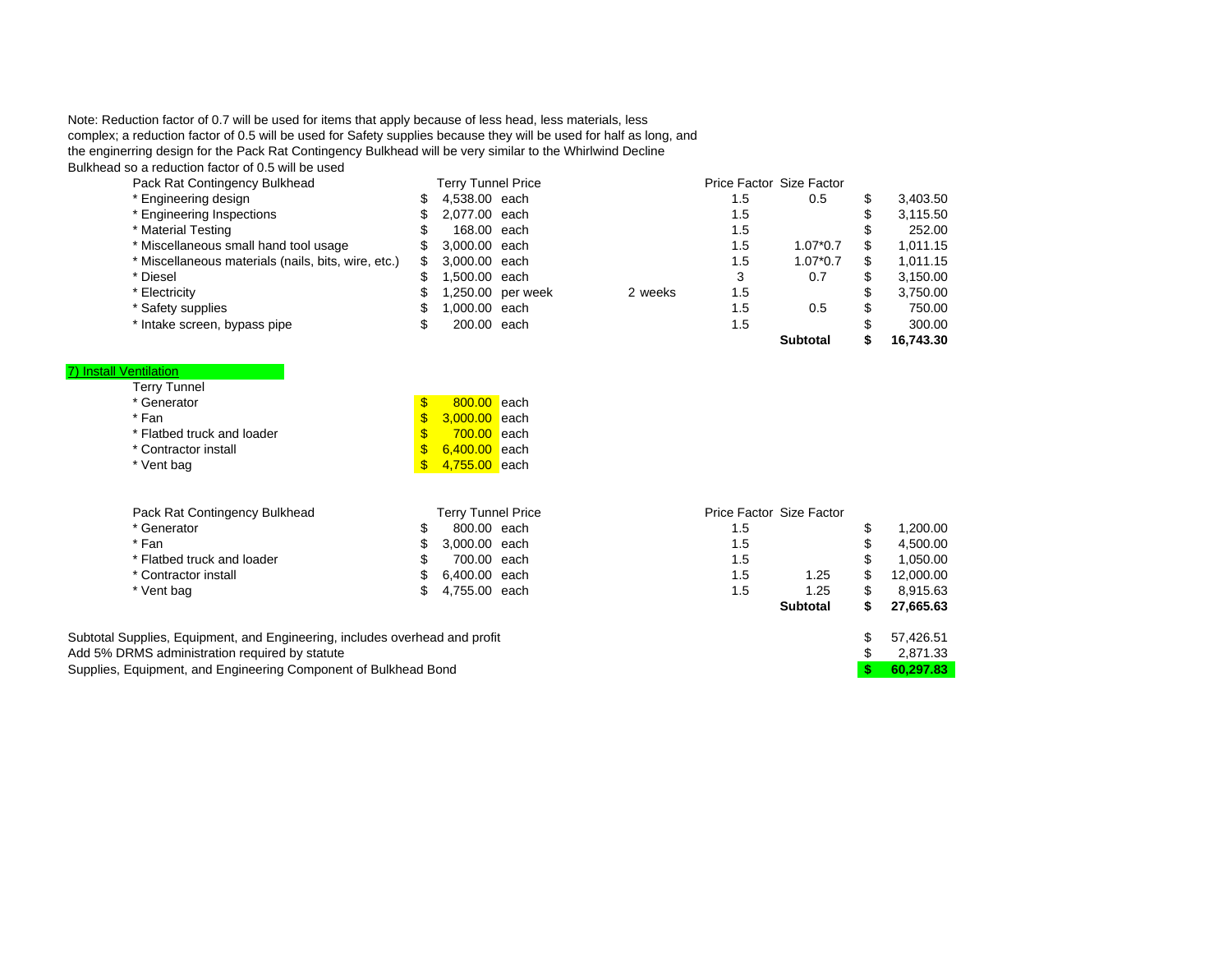| C) Other Equipment Costs, not including Overhead and Profit                         |                         |                           |                |          |      |      |                          |                      |
|-------------------------------------------------------------------------------------|-------------------------|---------------------------|----------------|----------|------|------|--------------------------|----------------------|
| Task and Cost Item                                                                  |                         |                           |                | Quantity |      |      |                          | <b>Extended Cost</b> |
| 1) Initial Site Cleaning                                                            |                         |                           |                |          |      |      |                          |                      |
| <b>Terry Tunnel</b>                                                                 |                         |                           |                |          |      |      |                          |                      |
| * Two yard Load Haul Dump                                                           | $\mathbf{s}$            | 45.00 per hr              |                |          | 10.5 | hrs. |                          |                      |
| Pack Rat Contingency Bulkhead                                                       |                         | <b>Terry Tunnel Price</b> |                |          |      |      | Price Factor Size Factor |                      |
| * 1.25 yard Load Haul Dump                                                          | \$                      |                           | 35.00 per hr   |          | 10.5 | hrs. | 1.5                      | \$<br>551.25         |
| Note: 1.25 yard LHD will bee on site for Bulkhead building.                         |                         |                           |                |          |      |      |                          |                      |
| 2) Set Rebar Anchors and Fine Site Cleaning                                         |                         |                           |                |          |      |      |                          |                      |
| <b>Terry Tunnel</b>                                                                 |                         |                           |                |          |      |      |                          |                      |
| * 1.25 yard Load Haul Dump                                                          | $\mathbf{\$}$           | 35.00 per hr              |                |          | 10.5 | hrs. |                          |                      |
| Pack Rat Contingency Bulkhead                                                       |                         | <b>Terry Tunnel Price</b> |                |          |      |      | Price Factor Size Factor |                      |
| * 1.25 yard Load Haul Dump                                                          | \$                      |                           | 35.00 per hr   |          | 10.5 | hrs. | 1.5                      | \$<br>551.25         |
| 3) Build Forms, Set Valves, and Rebar, Divert Water                                 |                         |                           |                |          |      |      |                          |                      |
| <b>Terry Tunnel</b>                                                                 |                         |                           |                |          |      |      |                          |                      |
| * 1.25 yard Load Haul Dump                                                          | $\mathbf{s}$            | 35.00 per hr              |                |          | 85.6 | hrs. |                          |                      |
| Note: Due to the less head at Pack Rat Contingency Bulkhead, less thickness, and no |                         |                           |                |          |      |      |                          |                      |
| valves a reduction factor of 0.6 will be used as well as only 3 laborers inside.    |                         |                           |                |          |      |      |                          |                      |
| Pack Rat Contingency Bulkhead                                                       |                         | <b>Terry Tunnel Price</b> |                |          |      |      | Price Factor Size Factor |                      |
| * 1.25 yard Load Haul Dump                                                          | \$                      |                           | 35.00 per hr   |          | 85.6 | hrs. | 1.5<br>0.6               | \$<br>2,696.40       |
| 4) Set up and Pour Bulkheads                                                        |                         |                           |                |          |      |      |                          |                      |
| <b>Terry Tunnel</b>                                                                 |                         |                           |                |          |      |      |                          |                      |
| * 1.25 yard Load Haul Dump                                                          | \$                      | 35.00 per hr              |                |          | 21   | hrs. |                          |                      |
| * Forklift                                                                          | $\overline{\mathbb{S}}$ |                           | $20.00$ per hr |          | 21   | hrs. |                          |                      |
| Pack Rat Contingency Bulkhead                                                       |                         | <b>Terry Tunnel Price</b> |                |          |      |      | Price Factor Size Factor |                      |
| * 1.25 yard Load Haul Dump                                                          | \$                      |                           | 35.00 per hr   |          | 21   | hrs. | 1.5                      | \$<br>1.102.50       |
| * Forklift                                                                          | \$                      | 20.00 per hr              |                |          | 21   | hrs. | 1.5                      | \$<br>630.00         |